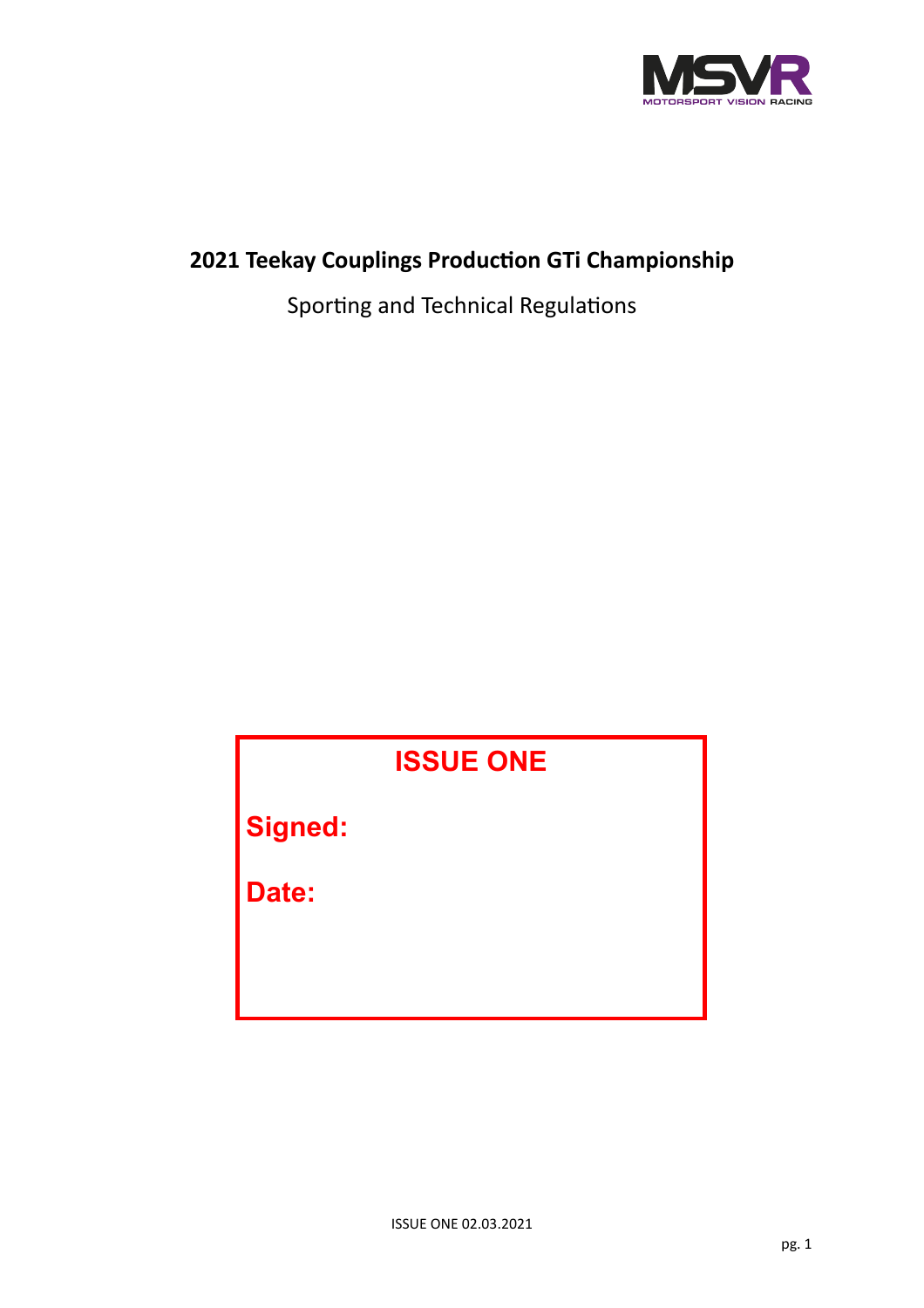

# 1.1 Title & Jurisdiction

The 2021 Teekay Couplings Production GTi Championship is administrated by MSVR in accordance with the General Regulations of Motorsport UK (incorporating the provisions of the International Sporting Code of the FIA) and these Championship Regulations.

Motorsport UK Championship Permit No: TBC

Race Status: Club

Motorsport UK Championship Grade: C

MSVR reserves the right to amend or vary the Sporting Regulations in accordance with Motorsport UK Regulation [D 11.2] at any time before or during the Championship and further issue additional statements concerning the Regulations from time to time, subject to Motorsport UK approval, and all such statements will be issued by Championship Bulletin to the Motorsport UK and to all registered competitors by email or by post to the address detailed on the Registration Form, or by delivery to the competitor by hand. It is a condition of entry into the championship that all competitors, teams, team members and persons associated with any of the above agree to be bound by the Regulations including any amendments, variations or statements relating thereto.

- 1.2 Officials
- 1.2.1 Co-ordinator

Rob Sadler

Tel: (07872) 045 061

Email: rob.sadler@productiongti.com

1.2.2 Eligibility Scrutineer

Nigel Thorne (or his appointed deputy)

# 1.2.3. Championship Stewards

Eric Cowcil, David Simons, Brian Hemmings

Any two Championship Stewards will constitute a quorum. In the event of any of the Championship Stewards listed above being unavailable or being unable to consider any particular matter due to a perceived conflict of interest, the organisers reserve the right to appoint an alternative Championship Steward or, if deemed to be necessary, more than one alternative Championship Steward.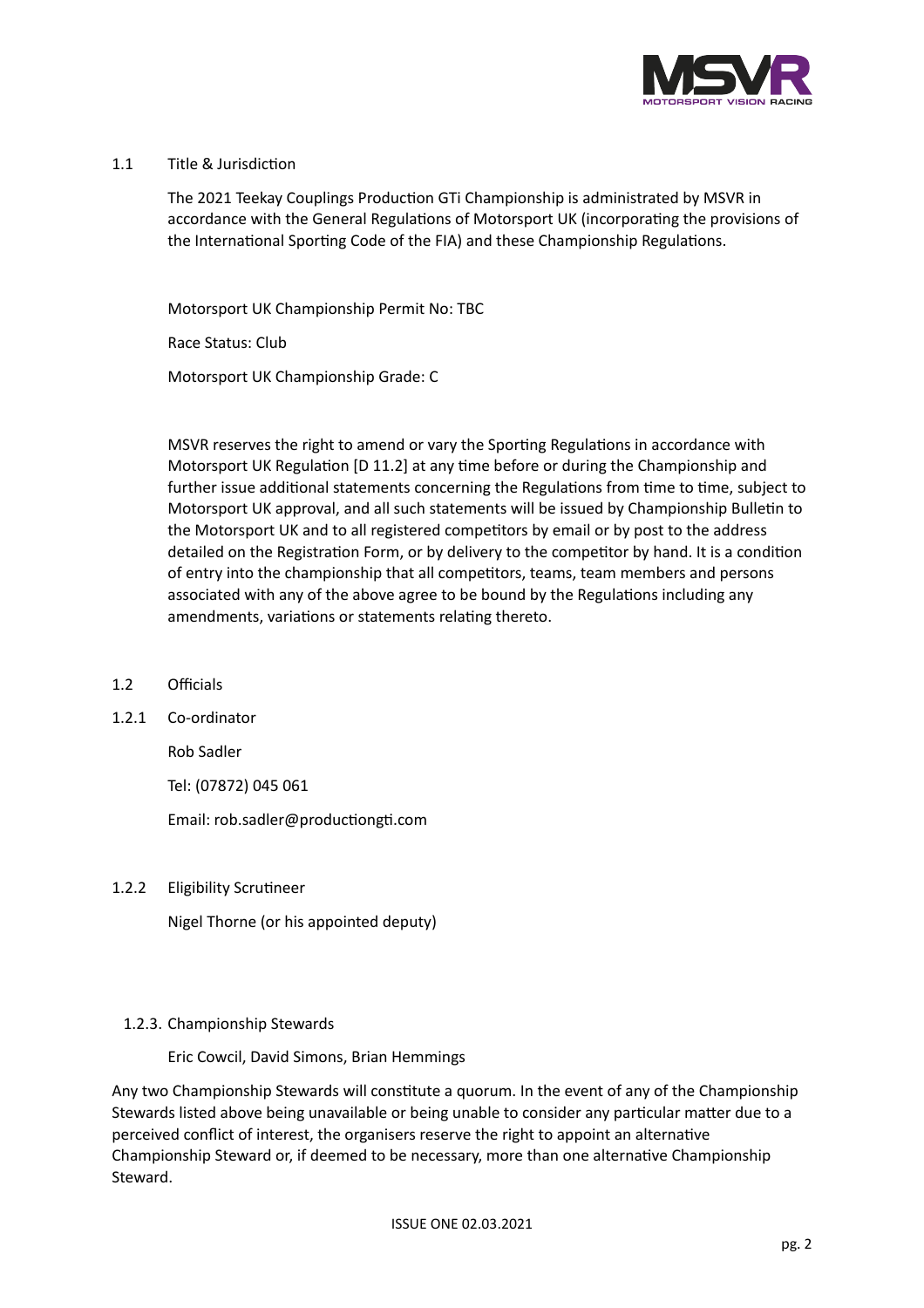

(G) 2.7. Championship Stewards may only adjudicate on any disputes, irregularities or appeals arising from the approved Championship regulations.

(G) 2.7.1. Championship Stewards are also empowered to consider any request from the Championship co-ordinator to penalise any Competitor for any breach of Championship regulations after holding a formal hearing to impose a penalty in accordance with C.2.1.1 (subject to the rights of appeal provided for in Section C).

(W) 2.2.1. The Championship Stewards can only adjudicate upon any disputes, irregularities or appeals arising from the approved Championship Regulations. They are also empowered to consider any request from the Championship Co-ordinator to penalise any Competitor for breach of Championship Regulations and, after holding a formal hearing, to impose a penalty in accordance with C.2.1, subject to the rights of appeal to the MSC provided in Section C.

# 1.3 Competitor Eligibility

- 1.3.1 Entrants must:
	- A. be fully paid up and registered for the Championship and
	- B. be in possession of a valid Motorsport UK Entrants Licence.
- 1.3.2 Drivers and Entrant Drivers must:

be registered for the Championship and

- A. be in possession of a valid Motorsport UK Competition (Racing) Club or equivalent licence, as a minimum or
- B. a professional driver in possession of a valid Licence (featuring an E.U. flag) and medical, issued by the ASN of a member country of the European Union, or comparable country ((H)26.2.1. applies).

D. A competitor shall not take time off school to participate in motor sport without the prior written approval of their school. If participation in the Championship requires absence from school, Drivers in full time school education are required to have the approval of their head teacher and a letter stating such approval from his/her school in order to fulfil registration for the Championship.

1.3.3 All necessary documentation must be presented for checking at all rounds when signing-on.

1.3.4 Competitors must ensure that their cars comply with the conditions of eligibility and safety throughout qualifying and racing.

# 1.4 Registration

1.4.1 All drivers who are deemed suitable to compete in the championship will be invited by the organiser to register as competitors for the championship after returning the championship registration form with the correct fee of £150, which covers competitors to enter all 2021 meetings.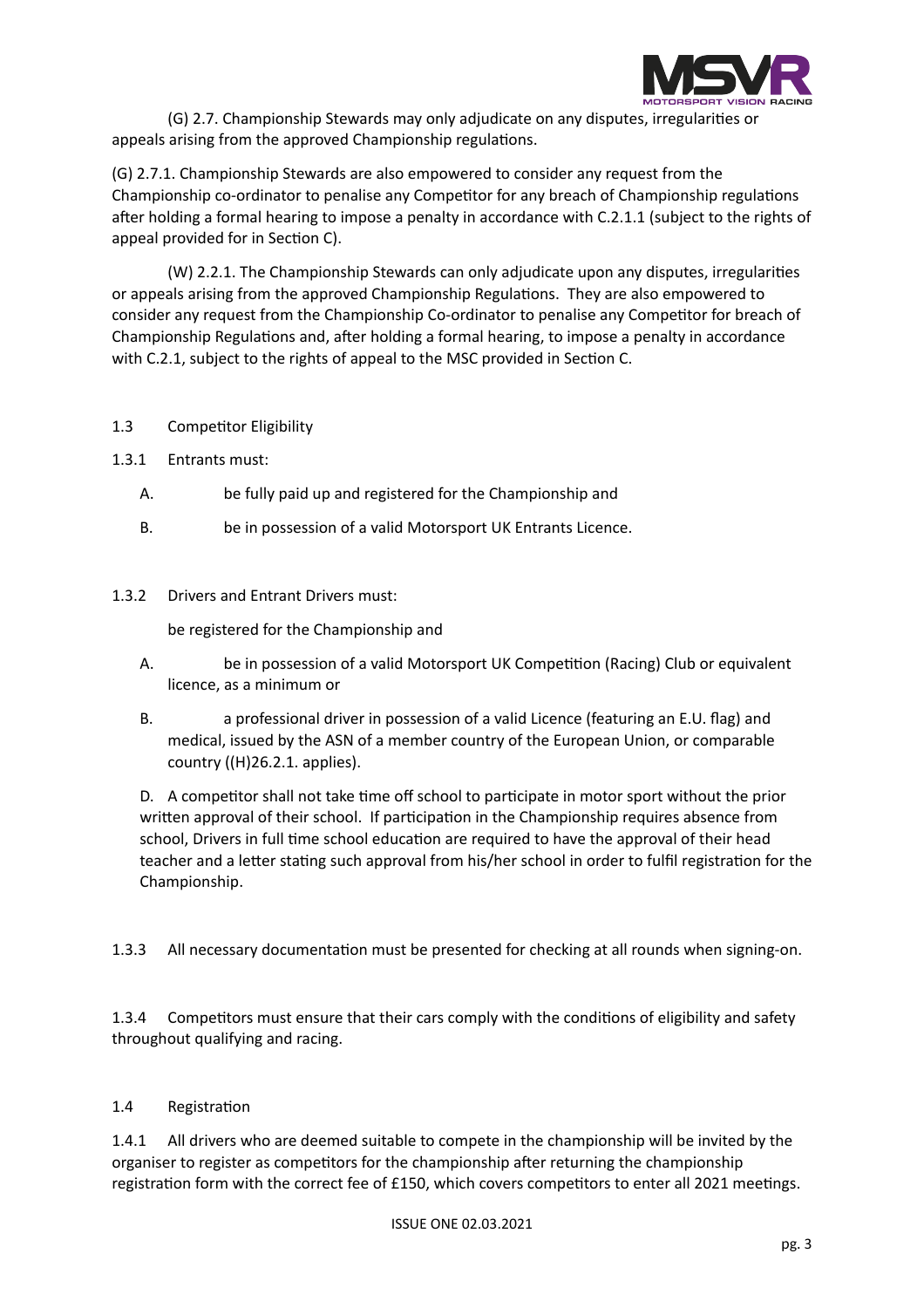

Guest registration is available for those competitors wishing to take part in one meeting and costs £50 per meeting. The completed guest registration form and payment needs to be received by the Wednesday prior to the relevant race meeting.

1.4.2 The 2021 season registration fee is £150 payable to Production GTi.

1.4.3 Registration numbers will be the permanent Competition numbers for the Championship. Each registered driver will be allocated a permanent number for the season by the Championship Coordinator and these will be issued strictly on receipt of a fully completed registration form and registration fee of £150. Competitors will only be able to score points in the championship if they have completed the 2021 Production GTi registration, and paid the 2021 registration fee of £150.

The organisers reserve the right to decline any driver's registration for the championship. The organisers empower Production GTi on their behalf to accept or refuse any entry or registration and withdraw a registration at any time, should the inclusion of the competitor or team be deemed by them, at their absolute discretion not to be in the interests of the championship.

1.4.4 Acceptance or rejection of registration is entirely at the discretion of the organisers and promoters.

# 1.5. Championship Rounds

The 2021 Production GTi Championship will be contested on the following dates at the following venues:

| <b>Rounds</b> | 2021 Dates                                     | <b>Number of</b><br><b>Rounds</b> | <b>Venue</b>                    | <b>Licence Status</b> | <b>Club</b> |
|---------------|------------------------------------------------|-----------------------------------|---------------------------------|-----------------------|-------------|
| 1&2           | 24th / 25th<br>April 2021                      | $\overline{2}$                    | Donington<br>Park<br>(National) | National B            | <b>MSVR</b> |
| 3&4           | 8th / 9th May<br>2021                          | $\overline{2}$                    | <b>Brand Hatch</b><br>GP        | National B            | <b>MSVR</b> |
| 5&6           | 5 <sup>th</sup> / 6 <sup>th</sup> June<br>2021 | $\overline{2}$                    | <b>Oulton Park</b>              | National B            | <b>MSVR</b> |
| 7&8           | $3^{\text{rd}}$ / $4^{\text{th}}$ July<br>2021 | $\overline{2}$                    | Silverstone GP                  | National B            | <b>BARC</b> |
| 9&10          | 21st / 22nd<br>August 2021                     | $\overline{2}$                    | <b>Brands Hatch</b><br>Indy     | National B            | <b>MSVR</b> |
| 11&12         | 25th / 26th<br>August 2021                     | 2                                 | Snetterton<br>300               | National B            | <b>MSVR</b> |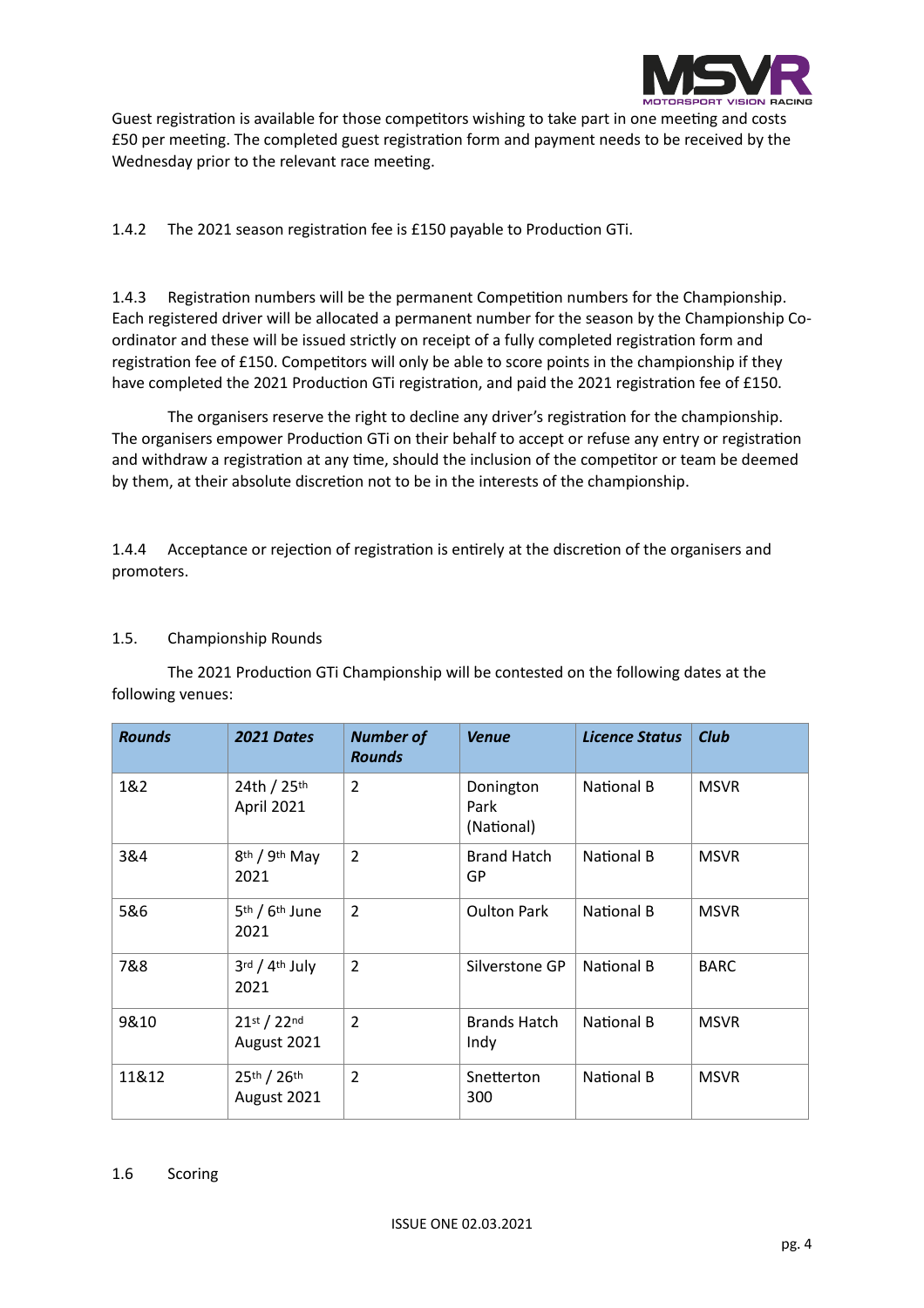

| <b>Position</b>  |           |  |  |
|------------------|-----------|--|--|
| 1 <sup>st</sup>  | 20 Points |  |  |
| 2 <sub>nd</sub>  | 16 Points |  |  |
| 3rd              | 13 Points |  |  |
| 4 <sup>th</sup>  | 11 Points |  |  |
| 5th              | 10 Points |  |  |
| 6 <sup>th</sup>  | 9 Points  |  |  |
| 7th              | 8 Points  |  |  |
| 8 <sup>th</sup>  | 7 Points  |  |  |
| 9 <sub>th</sub>  | 6 Points  |  |  |
| 10 <sup>th</sup> | 5 Points  |  |  |
| 11th-15th        | 3 Points  |  |  |
| 16th-20th        | 2 Points  |  |  |
| $21st +$         | 1 Point   |  |  |
| Fastest Lap      | 2 Points  |  |  |

1.6.1 Points will be awarded to competitors in each class listed as classified race finishers as follows:

1.6.2 Competitor's lowest scoring round will be dropped from their total championship points tally. Drivers disqualified from results for sporting infringements may not use that (those) event(s) as discarded rounds for the purpose of overall championship placing. For the avoidance of doubt a DNF or DNS has to be listed on the TSL results for a competitor to score zero.

1.6.3 Ties will be resolved using the formula in (W) 1.3.4. in the Motorsport UK Yearbook.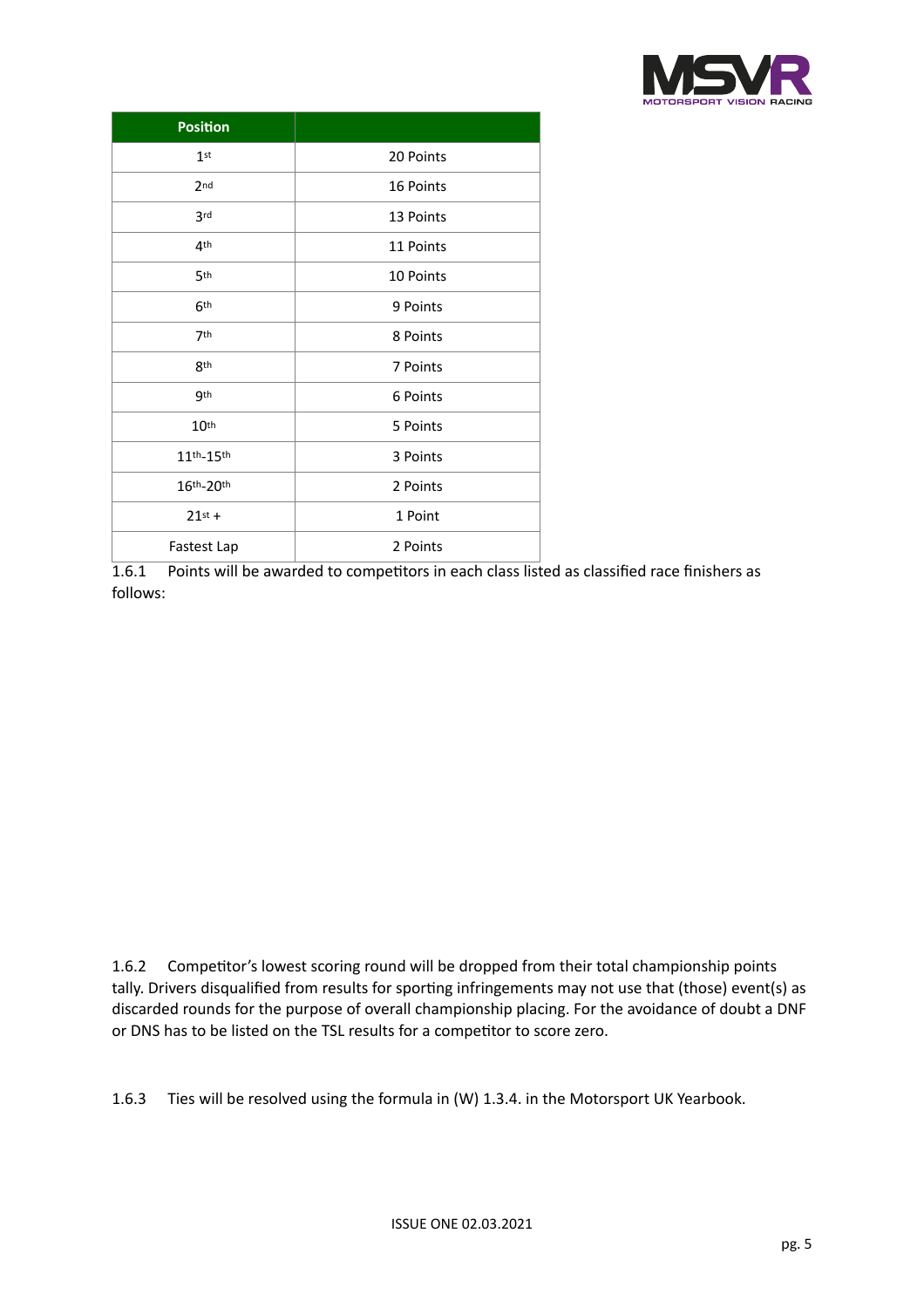

1.6.4 Where the race distance has been reduced (2.6) it shall still count as a full points scoring round.

1.6.5 Competitors not registered for the Championship may be permitted on an individual round basis and will:

- (a) Be deemed "Guest Competitors"
- (b) Not score points and for the purpose of points scoring will be ignored
- (c) Qualify for Event awards

(d) Comply with the eligibility criteria as prescribed in Article 1.3 above, with the exception of 1.3.1. (b) and 1.3.2. (b), as appropriate.

# 1.7 Awards

- 1.7.1 All awards are to be provided by the race organisers.
- 1.7.2 Per Round

1st, 2nd and 3rd placed driver in each race

1.7.3 Championship

1st, 2nd and 3rd placed driver in the championship points table

1.7.4 Presentations

Garlands and trophies will be provided for each meeting (as applicable) and shall be presented at the end of each race on the podiums, if permitted.

#### 1.7.5 Entertainment Tax Liability

Prize money and bonuses, if applicable, shall be posted to the Competitors with 7 days of the result being declared final and after each round.

In accordance with current Government Legislation, MSVR are legally obliged to withhold tax at the current basic rate on all payments to non-UK resident sportsmen/sportswomen and account to HMRC using form FEU1, the quarterly return of all payments made to nonresident entertainers and sportsmen/women.

That is, those persons who do not have a normal permanent residence in the UK. The UK does not include the Isle of Man, Channel Isles or Eire. This means that as the Organiser, MSVR is required to deduct tax at the current rate, from such payments they may make to non-UK residents.

Under certain circumstances, it is possible for competitors to enter into an agreement with HMRC to limit tax withheld. Any application for such an arrangement must be made in writing and not later than 30 days before their payment is due.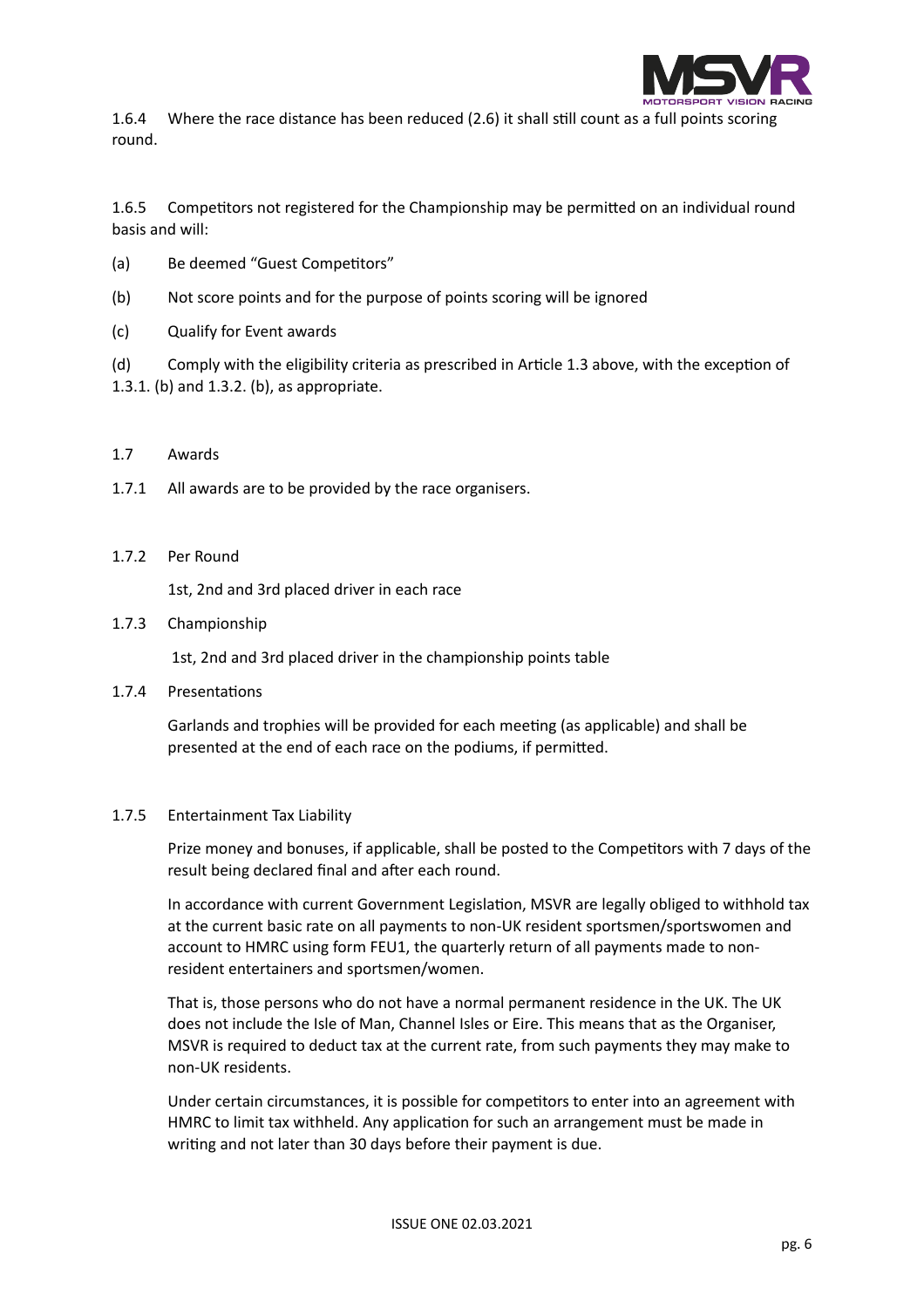

For further information contact: - HMRC Personal Tax International, Foreign Entertainers Unit, St Johns House, Merton Road, Liverpool L75 1BB. Tel: (0151) 472 6488 Fax: (0151) 472 6483

# 1.7.6 Title to all Trophies

If Provisional Results or Championship Tables are revised after any presentations and these revisions affect the distribution of any awards the competitors concerned must return such awards to Production GTi in good condition within 7 days.

# 1.7.7 Bonuses

The organisers/sponsors/promoters reserve the right to provide additional awards for and during the Championship.

# 2. SPORTING REGULATIONS

CHAMPIONSHIP RACE MEETINGS & RACE PROCEDURES

# 2.1 Entries

2.1.1 Competitors are responsible for sending in correct and complete entries with the correct entry fees prior to the entry closing date. The closing date for all entries is 7 days before each race meeting. Entries received after this date are subject to the organiser's approval and will attract a late entry fee of £50. No refunds will be given for any cancellation received after this deadline, even if you have an accident or mechanical failure in testing in the days leading up to the event.

2.1.2 Incorrect or incomplete entries (including driver to be nominated entries) are to be held in abeyance until they are complete and correct. The date of receipt for acceptance of entry purposes shall be the date on which the Meeting Organiser receives the missing or corrected information or fee.

2.1.3 Any withdrawal of Entry or Driver/Car changes made after the acceptance of any entry must be notified to the Meeting Organiser in writing. D25.1.12 applies

2.1.4 The entry fee for every round shall be as stipulated in the Supplementary Regulations plus any late entry surcharge imposed by the club.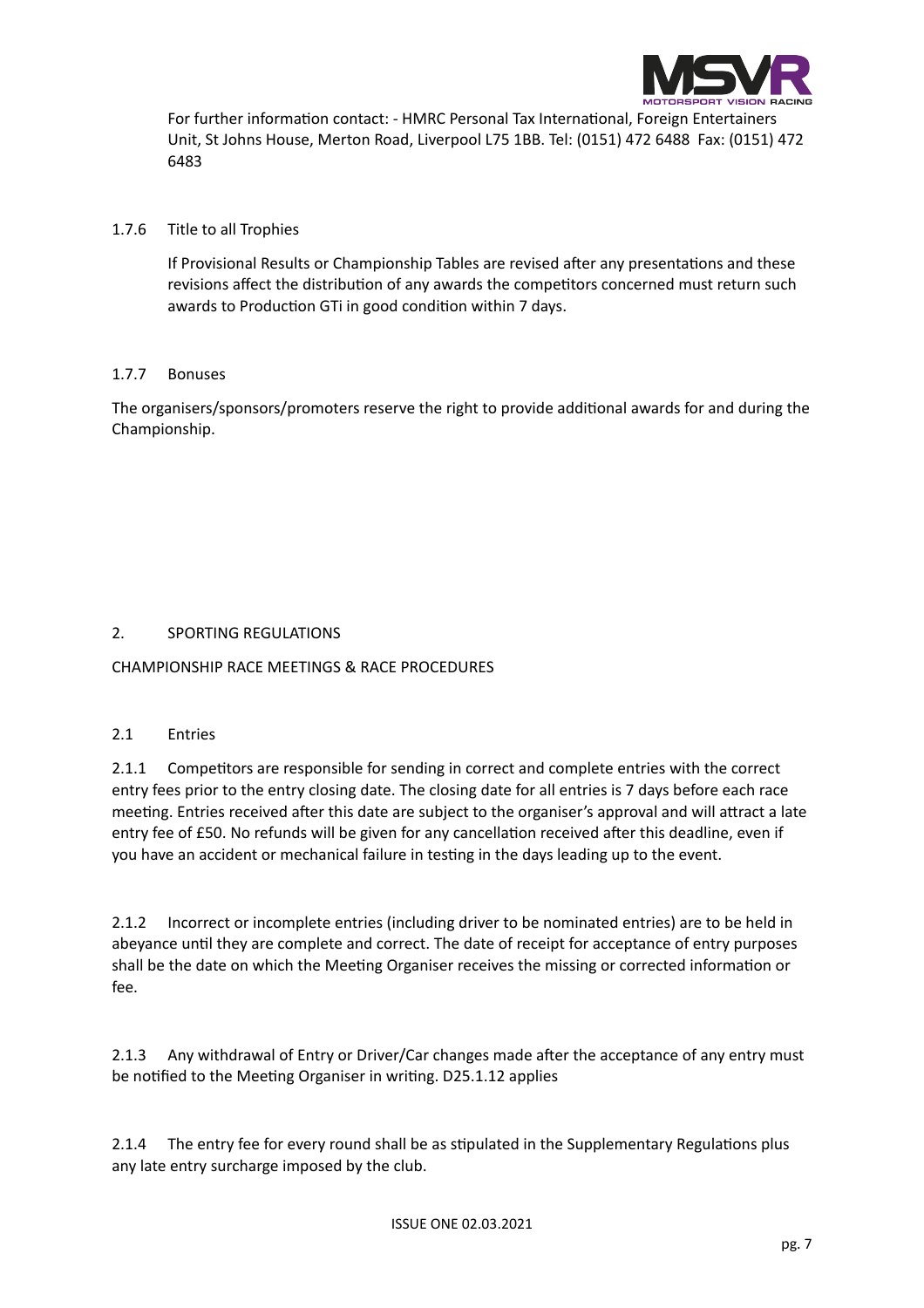

2.1.5 Reserves will be listed in the Final List of Entries published with Final Instructions or in a Bulletin.

# 2.2 Briefings

Organisers will notify competitors of the times and locations for all briefings in the Final Instructions for all meetings. Competitors must attend all briefings. See Motorsport UK Regulation [(G5)3.8]

# 2.3 Qualification Practice

2.3.1 Should any practice session be disrupted, the Clerk of the Course shall not be obliged to resume the session or re-run session; the decision of the Clerk of the Course shall be final.

# 2.3.2

Each driver shall complete a minimum of 3 laps in the car to be raced and in the correct session in order to qualify Motorsport UK Regulation [Q 12.4].

2.3.3 The starting grid is determined as follows:

- Race 1 based on Qualifying.
- Race 2 based on Race 1 results

2.3.4 If mechanical means are used by the marshals to remove the car to a safe position, the car concerned cannot re-join the session.

2.3.5 At the end of each session, all drivers must cross the Finish Line only once.

# 2.4 Races

Should any race be disrupted the Clerk of the Course shall not be obliged to resume or rerun the race  $((Q)12.15)$  (1.6.4. above applies). (2.3.4 & 2.3.5 above applies)

# 2.5 Starts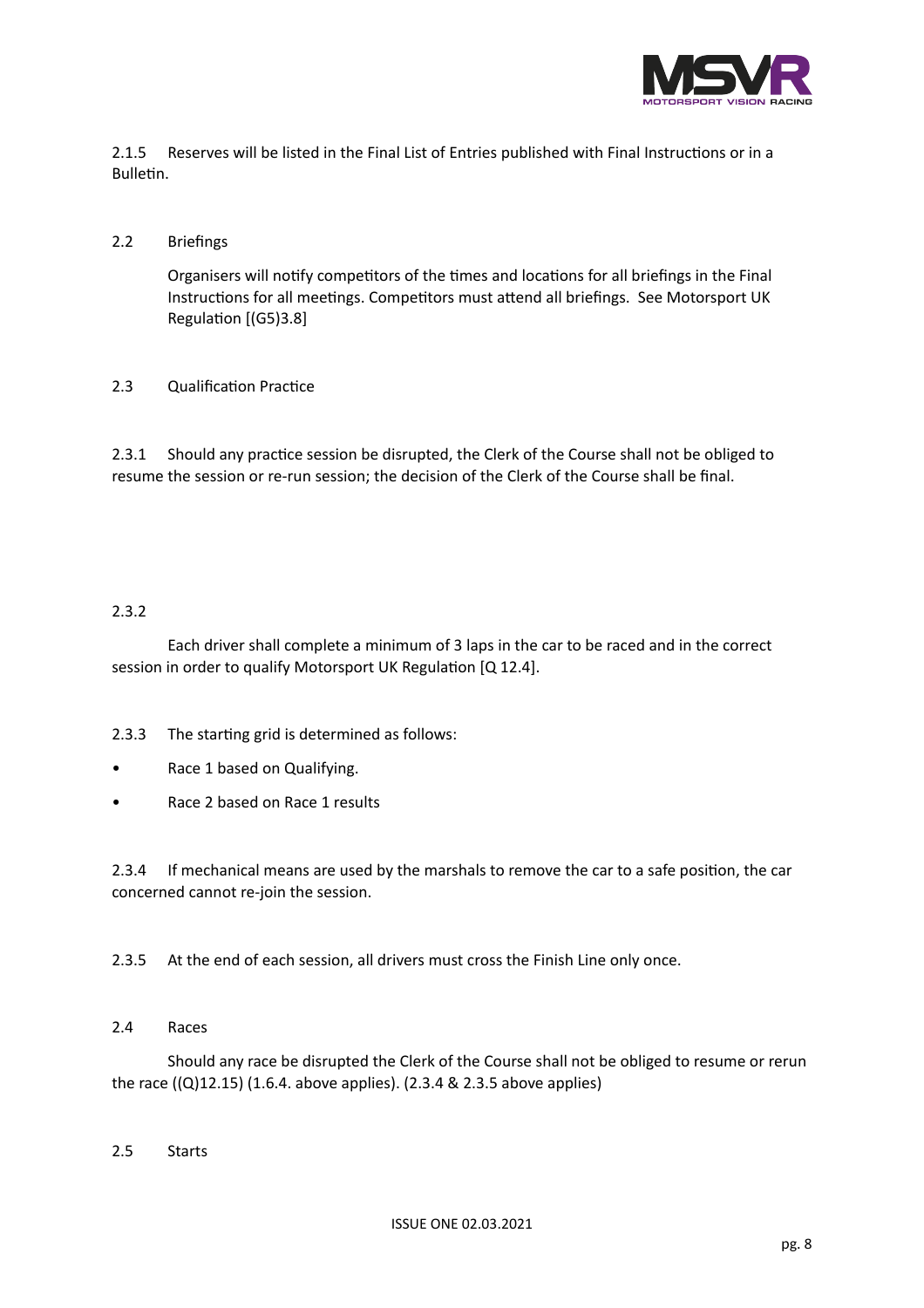

2.5.1 All cars will be released to form up on the grid prior to the start in formation as specified on the grid sheet.

2. 5.2 The start will be via a Standing start.

The minimum countdown procedures/audible warning sequence shall be:

I. 1 minute to start of Green Flag/Pace lap - Start Engines/Clear Grid.

II. 30 Seconds - Visible and audible warnings for the start of Green Flag/Pace lap.

III. A five second board will be used to indicate that the grid is complete after the Green Flag Lap.

IV. The red lights will be switched on five seconds after the board is withdrawn.

2.5.3 Any car removed from the grid after the 1-minute stage or driven into the pits on the Green Flag lap shall be held in the pit lane and may start the race after the last car to take the start from the grid has passed the start line or pit lane exit, whichever is the later.

2.5.4 Any driver unable to start the Green Flag/Pace lap or start the race is required to indicate their situation as per Motorsport UK Regulation [Q 12.11.2]. In addition any driver unable to maintain their grid position on the Green Flag to the extent that all other cars are ahead of them may complete the Green Flag Lap but MUST remain at the rear of the last row of the grid but ahead of any cars to be started with a time delay.

2.5.5 In the event that the starting lights fail the Starter will revert to using the National Flag.

# 2.6 Race Stops

2.6.1 Should the need arise to stop any race or practice, RED LIGHTS will be switched on at the Start Line and RED FLAGS will be displayed at the start line and at all Marshals Signalling Points around the circuit.

This is the signal for all drivers to cease circulating at racing speeds, to slow to a safe and reasonable pace and to return to the pit lane, during practice, and to the starting grid area, during a race, unless otherwise directed by officials.

Cars should not enter the pits unless directed to do so and all cars in the pit lane during a red flag period must take any restart from the pit exit.

2.6.2 Case A – Less than two race laps completed by the race leader.

The race will be null and void. The race will restart from the original grid positions. Competitors unable to take the restart may be replaced by reserves who will start from the back of the grid in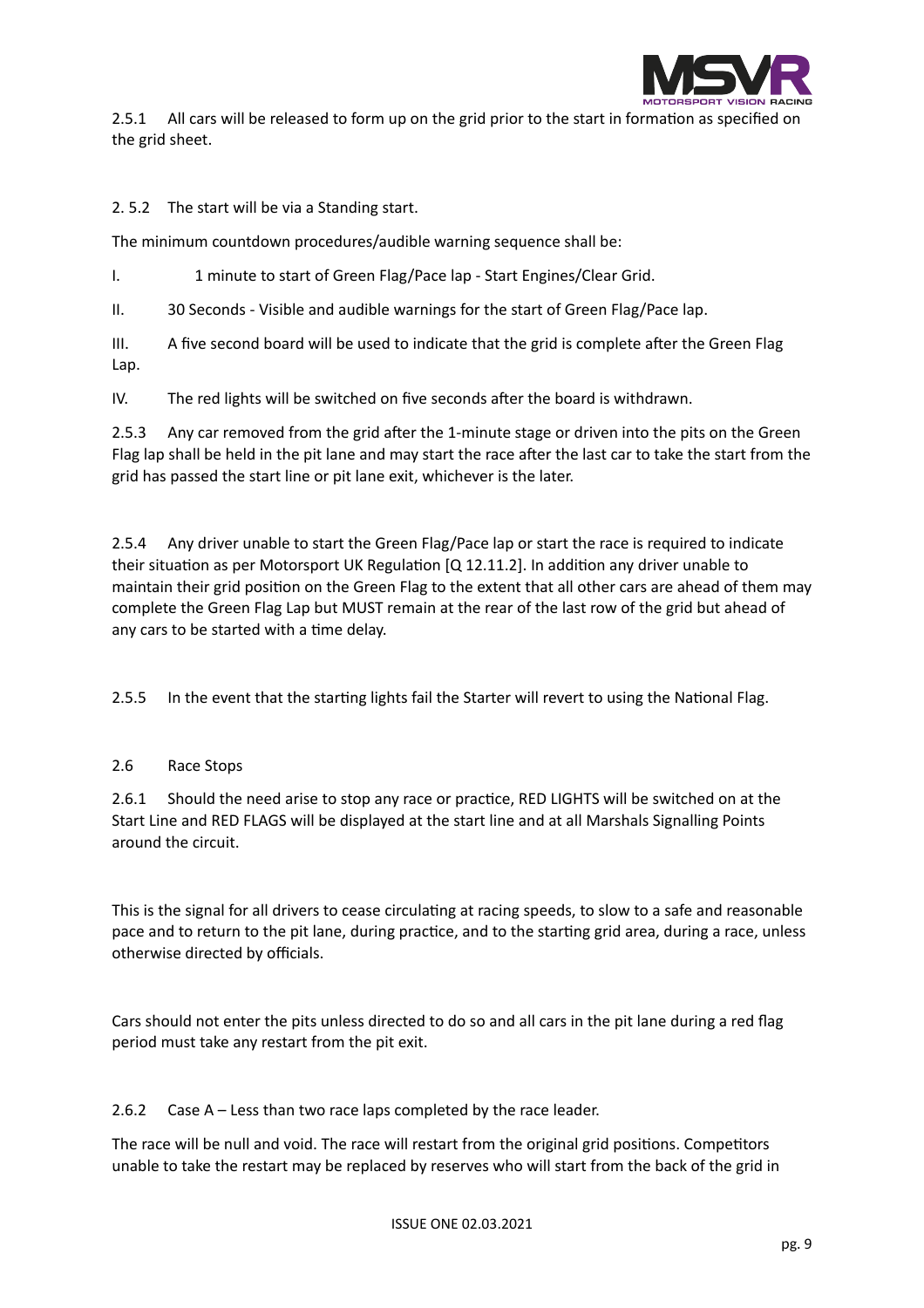

reserve order. Gaps on the grid should not be closed up. The length of the restarted race will be determined by the Clerk of the Course.

2.6.3 Case B – More than two race laps completed by the race leader but less than 75% of the scheduled distance.

The race will restart from a grid set out by the finishing order of part one (as per Motorsport UK Regulation [Q 12.15.2]) The result of the race will be the finishing order of part two. The length of the restarted race will be determined by the Clerk of the Course.

2.6.4 Case C - More than 75% of race completed

If the leader has completed more than 75% of the race distance or duration it shall not be restarted and the results will be declared in accordance with Motorsport UK General Regulations [Q 12.15.4], unless the Clerk of the Course, in consultation with the Stewards deems it appropriate to restart the race.

- 2.7 Pits, Paddock and Pitlane Safety
- 2.7.1 Pits & Paddock Competitors must ensure that the Motorsport UK, Circuit Management and Organising Club Safety Regulations are complied with at all times.
- 2.7.2 Pitlane The outer lane or lanes are to be kept unobstructed to allow safe passage of cars at all times. The onus shall be on all Drivers to take due care and respect the Pit Lane speed limits.

2.7.3 Refuelling May only be carried out in accordance with the Motorsport UK General Regulations, the Organising Club Regulations, Circuit Management Regulations and Supplementary Regulations or Final Instructions issued for each Circuit/Meeting.

2.7.4 Pit Lane Speed Limit will be as per the Final Instructions.

2.8 Race Finishes

After taking the Chequered Flag drivers are required to:

- I. progressively and safely slow down,
- II. remain behind any competitors ahead of them,
- III. return to the pit lane entrance/paddock entrance as instructed,
- IV. comply with any directions given by marshals or officials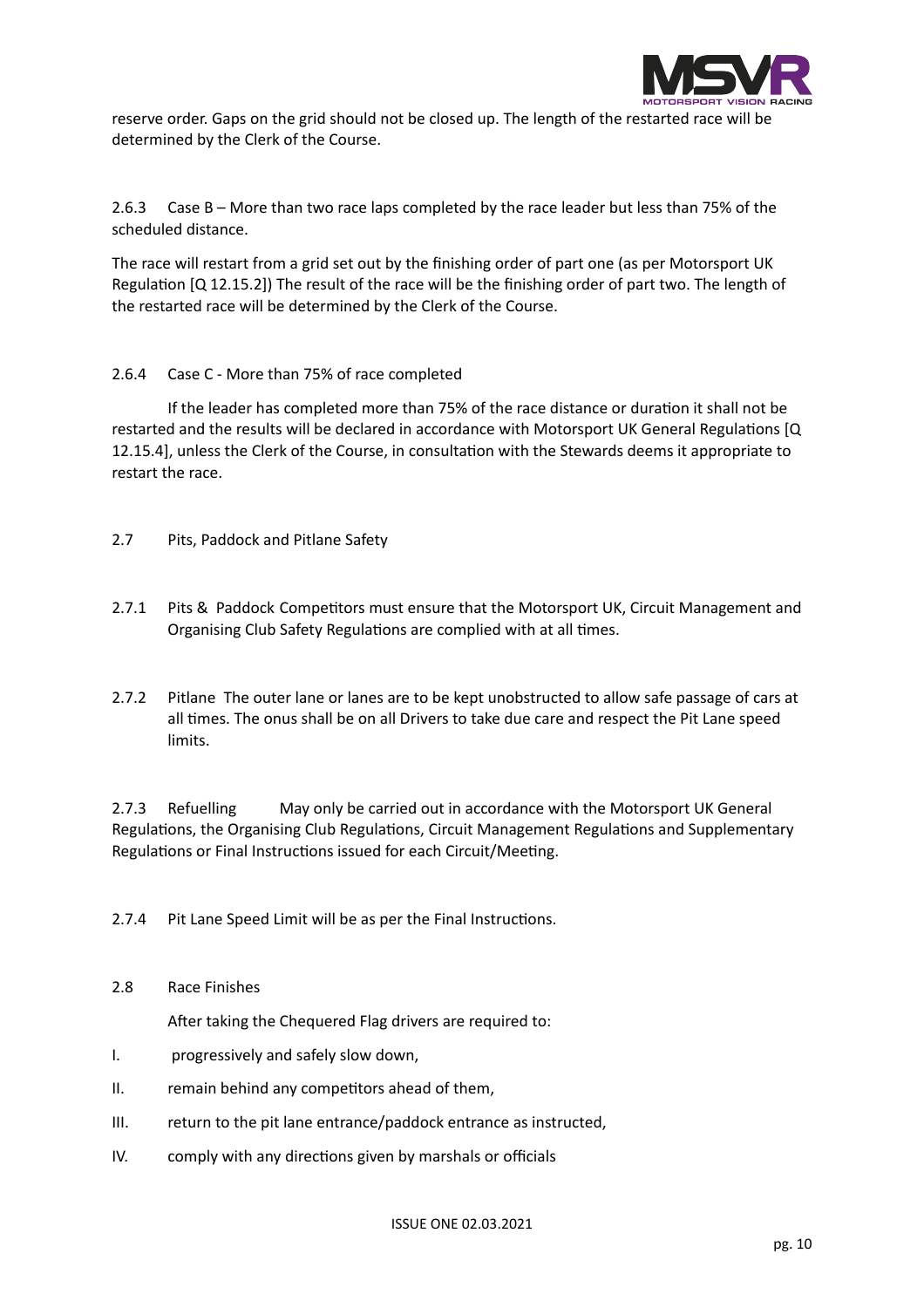

- V. keep their helmets on and harnesses done up while on the circuit or moving in the pit lane.
- 2.9 Results

All Practice Timesheets, Grids, Race Results are deemed provisional until all vehicles are released by Scrutineers after Post Practice/Race Scrutineering and/or after completion of any Judicial or Technical Procedures. (Motorsport UK regulation (D) 26.3).

# 2.10 Timing Modules

2.10.1 All competitors will be required to fit Electronic Self Identification Modules to their cars for the purposes of accurate timing. Holders for these and details fitting instructions will be issued with the transponders and it will be the responsibility of the competitor to fit these in the car in the position and manner specified. The Modules must be in place and functioning correctly for all Championship qualifying practice sessions and races.

The setting and servicing of these items must only be carried out by properly authorised Motorsport UK licensed Timekeepers. Competitors will be charged by the timing company for replacement of the Modules due to misuse or loss at any time during the season.

2.10.2 Competitors may not place electronic timing equipment within five metres of the official Start, Finish or any other official timing lines at any event or test session/day. Any such equipment placed within these zones will be removed.

# 2.11 Qualification Races

If any event is oversubscribed the Organising Club may at their discretion run Qualification Races. Details will be provided in the Final Instructions and drivers' briefings.

# 2.12 Operation of the Safety Car

The Safety Car will be brought into operation and run in accordance with Section Q, Appendix 3 of the Motorsport UK General Regulations.

# 2.13 Onboard Cameras

All registered competitors must provide and fit a camera capable of recording event data and storing it to an SD or Micro SD memory card. The camera must be forward facing, provide a 'driver's eye' view that should include, where possible, the steering wheel, dashboard and show the track ahead of the vehicle with a field vision of approx. 100 meters, the driver and record a clear front view of the competing car. The mounting must be of a mechanical means of attachment sufficiently robust to withstand anticipated stresses and vibration and must not present any sharp edges or projections in the vicinity of the driver's body or helmet. The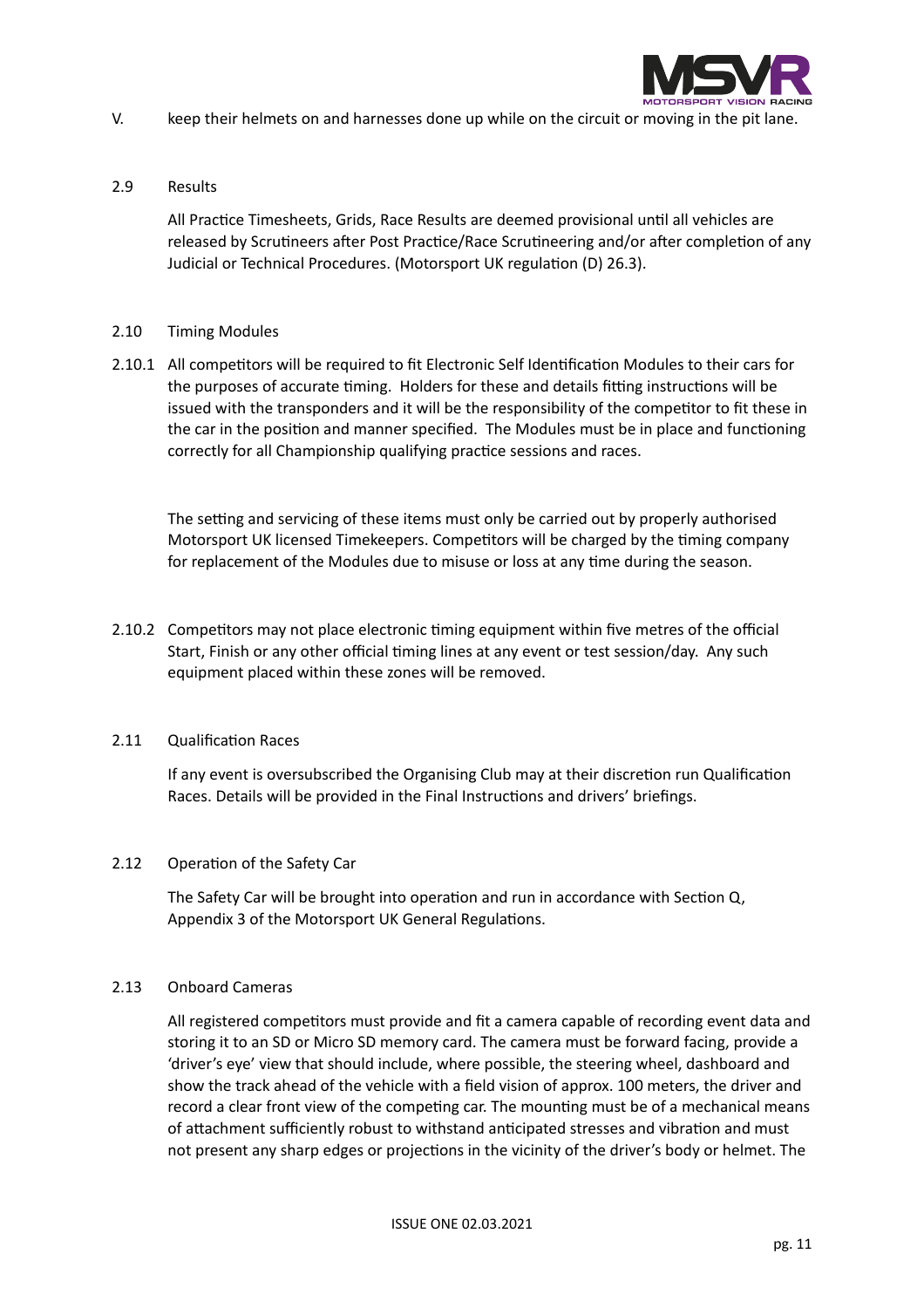

mounting must be approved by the eligibility scrutineer. Motorsport UK Regulation (J) 5.21 applies.

All cameras must be able to record continuously when the ignition is live. It is the competitor's sole responsibility to ensure that the camera is safely installed and operational at every single race meeting. It is the competitor's responsibility to provide spare memory cards should the organisers need to retain a card for any reason. In the event that no data is available upon request (other than in the event of a proven failure of the equipment) sanctions may be applied. The burden of proof of such failure will lie with the competitor.

# 2.14 Parc Fermé

At all events the showing of the Chequered Flag (for both Qualifying and Racing) will indicate the commencement of Parc Fermé Regulations. Any vehicle that is in the pit lane at this time will be under Parc Fermé rules.

It is prohibited to work on any vehicle after the chequered flag has been shown. This includes tyre pressure checking, wheel changes or changes of driver.

Any vehicle in the pit lane must be immediately taken to the designated Parc Fermé area. No team personnel may enter Parc Fermé unless authorised by the Eligibility Scrutineer or their Deputy.

No tools of any type may be passed by team members or mechanics to drivers whilst in Parc Fermé.

Competitors are reminded that the area designated as Parc Fermé area is a secure area and it is not permitted for any supporters to be in Parc Fermé unless at the behest of the eligibility scrutineer or their deputy.

# 3 SPECIFIC CHAMPIONSHIP REGULATIONS

# 3.1 Re-Scrutiny

Any vehicle involved in a contact incident in any session or race must be re-presented to the scrutineers before taking part in any further session or race (Motorsport UK Regulation J3.1.2).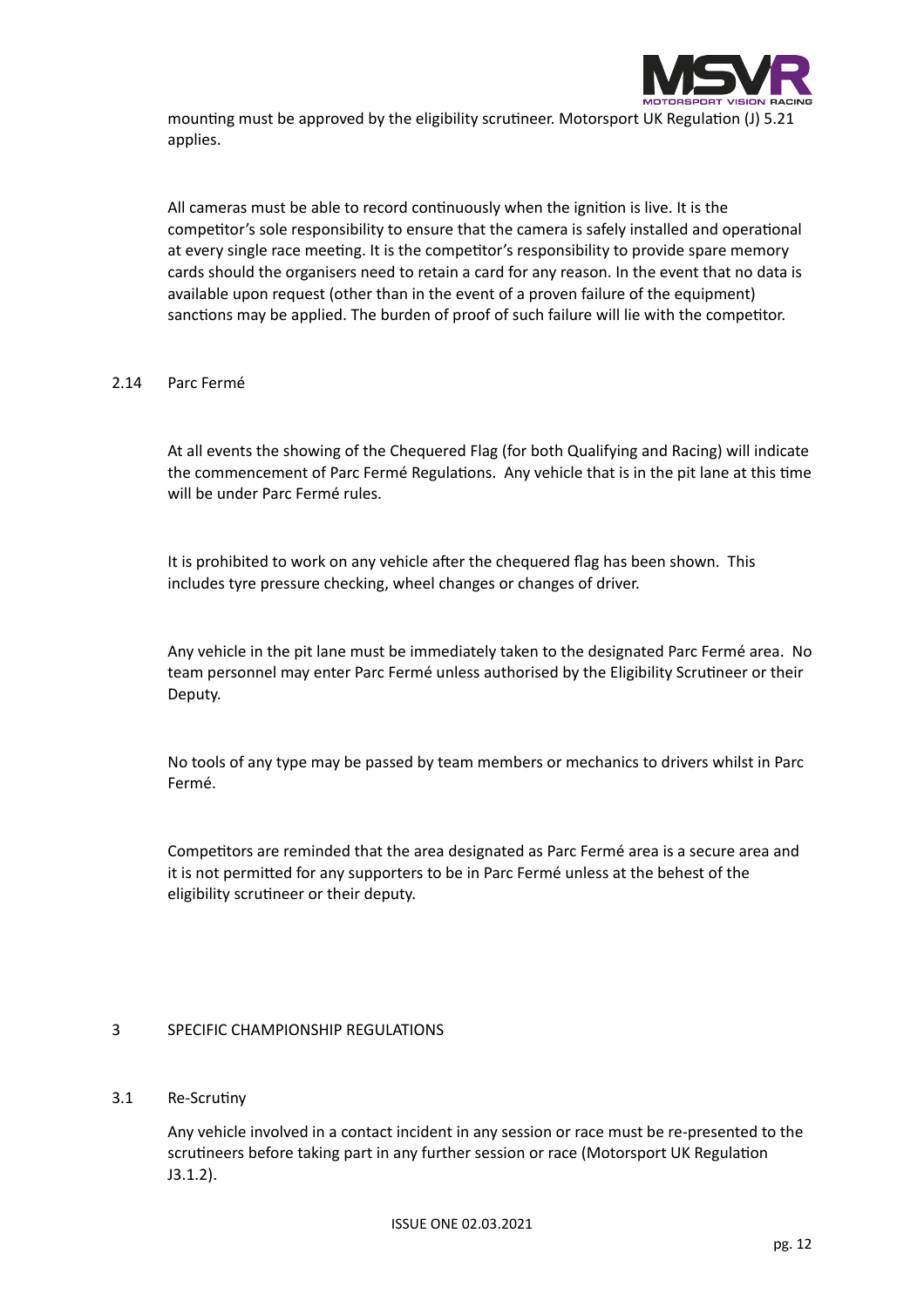

4. CHAMPIONSHIP RACE PENALTIES

In accordance with Section C of the current Motorsport UK Yearbook and these sporting regulations.

- 4.1 Infringements of Technical Regulations
- 4.1.1 Arising from post practice Scrutineering or Judicial Action Minimum Penalty: The provisions of Motorsport UK Regulation [C 3.3].
- 4.1.2 Arising from post race Scrutineering or Judicial Action Minimum Penalty: The provisions of Motorsport UK Regulations [C 3.5.1 (a) & (b)].

For an infringement deemed to be of a more serious nature the Clerk of the Course and/or Stewards of the Meeting are to invoke the provisions of Regulation [C 3.5.1 (c)].

- 4.2 Additional Specific Championship Penalties
- 4.2.1 The Clerk of the Course reserves the right to impose a 'Stop-Go Penalty/Drive Through Penalty' in accordance with Motorsport UK Regulation [Q 12.26].
- 4.2.2 In order to maintain standards of conduct, the Championship Coordinator will monitor all Officials/Observers reports of adverse behaviour at race meetings. If any individual is included on such reports they will receive a written warning from the Championship Coordinator that his driving/behaviour is to be specifically observed at future race meetings. Any adverse reports during this period of observation could result in a Championship Stewards' enquiry, with possible loss of Championship points and refusal of further race entries.
- 4.2.3 For offences under Motorsport UK regulations [C1.1.5], [C1.1.6], [Q14.4.2] and [Q12.21.5], the Clerk of the Course, at his discretion, may impose a championship penalty in the form of the following:
	- (i) For an offence in qualifying; a grid penalty of up to ten places
	- (ii) For an offence in a race; a time penalty in accordance with Motorsport UK regulation

C2.3

(iii) For an offence in a race where the offending driver is not classified; a grid position penalty in the next race/event.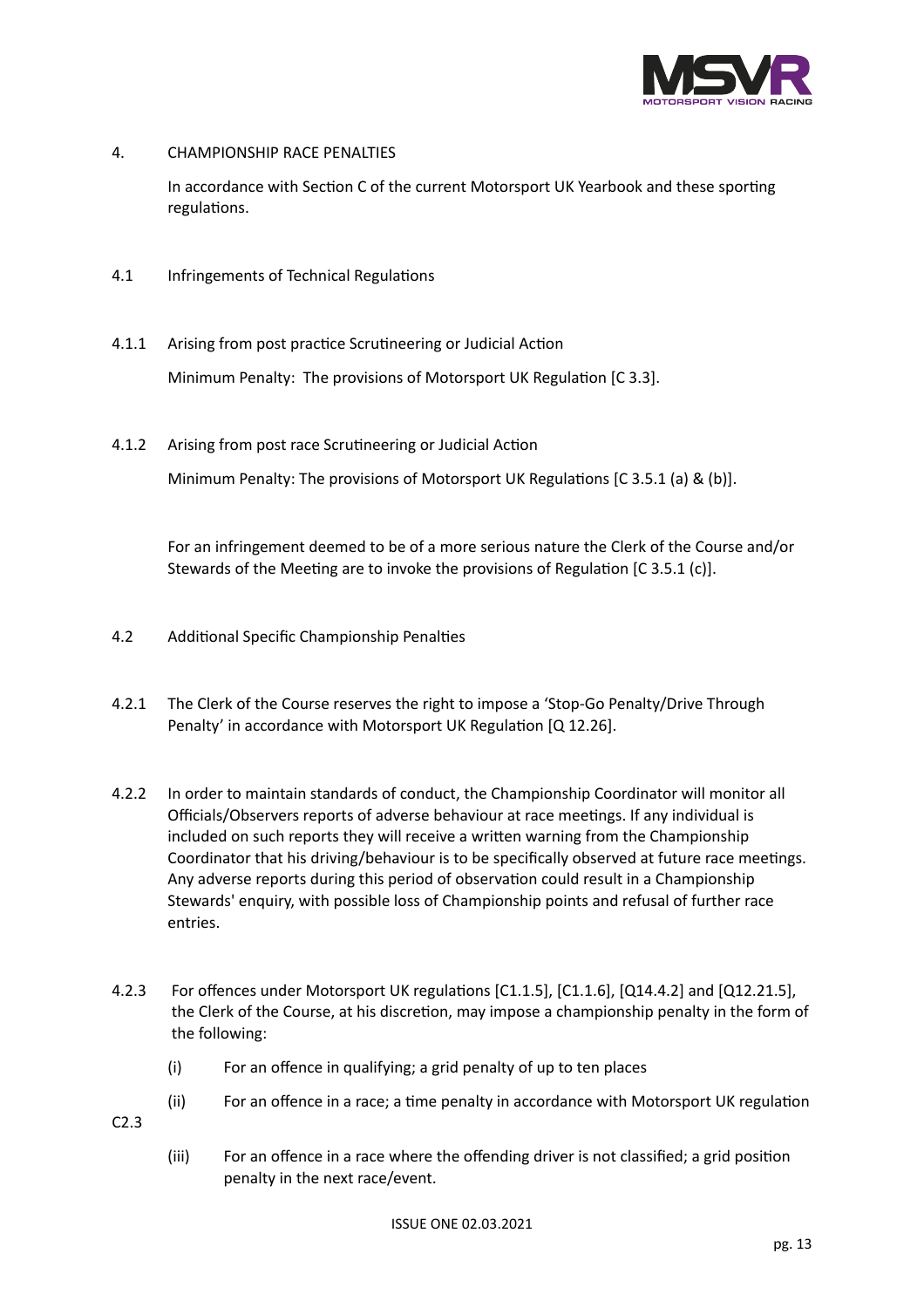

For a driver who has already received a penalty during the course of a season, any subsequent penalty WILL have a championship penalty applied. Where a championship penalty has previously been applied, the severity of subsequent punishments will be increased.

# 4.3 Social Media

Social media, including, but not restricted to, facebook, Instagram, Twitter etc. is a powerful and wide reaching medium for the expression of views and opinions, and the sharing of photographs and video. As such, competitors should be aware that their conduct on social media regarding the Championship, MSV and its drivers should reflect the impact social media has. If a competitor is considered to have brought the Championship and MSV into disrepute in the opinion of the Championship Stewards they may be subject to a penalty or disqualification from the championship. Additionally, competitors are reminded that the Motorsport UK monitor social media and any remarks that are deemed to bring the sport into disrepute can lead to penalties. For clarity, it is accepted that crashes are an inevitable feature of motor-racing and the posting on social media of imagery containing a crash does not bring motorsport into disrepute, but competitors are reminded that careless associated comments may do.

# 4.4 General Conduct

The Championship Stewards reserve the right to impose further penalties on competitors proven by the Officials at to have behaved on or off the track in a manner considered likely to bring the championship into disrepute at any meeting. In the case of repeated offence, the Championship Stewards reserve the right to disqualify any competitor for a fixed number of races or the championship as a whole. In such cases, no other competitor's scores shall be adjusted.

# 5. TECHNICAL REGULATIONS

# 5.1 Introduction

The following Technical Regulations are set out in accordance with the Motorsport UK specified format and it should be clearly understood that if the following texts do not clearly specify that you can do it you should work on the principle that you cannot. All references to the Motorsport UK Yearbook (blue book) relate to the current edition.

The word 'standard' used within these technical regulations as a description of components is to be interpreted as: per Motorsport UK Regulation Section B 'Standard Part'. The term "free' is qualified as "free within the constraints of Motorsport UK technical/safety regulations".

Should a disabled licence holder wish to join the championship and requires the car to be modified to allow this to happen, the organisers reserve the right to amend these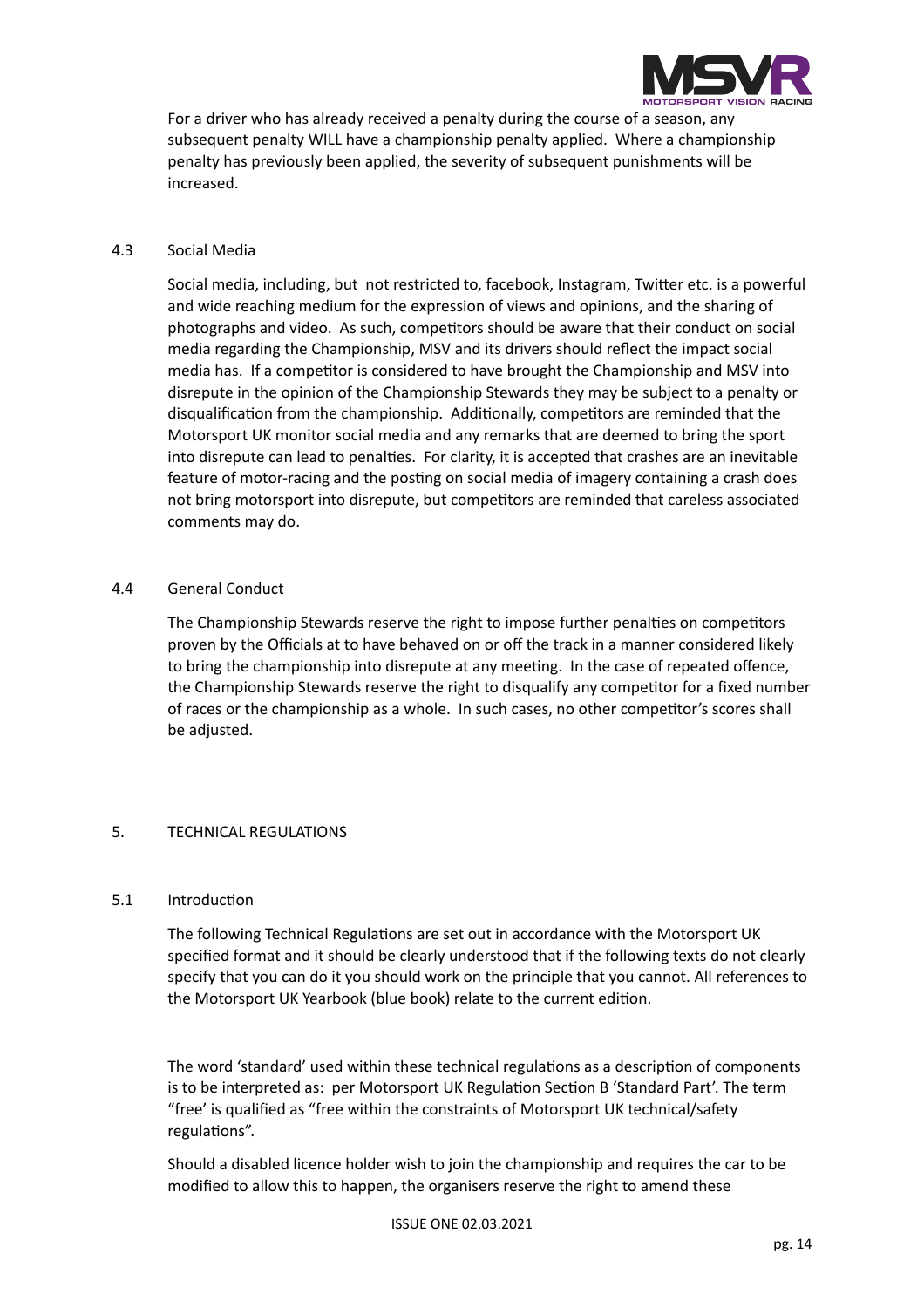

regulations to permit any changes to the vehicle concerned. Such amendments will only apply to the car whilst being operated by a disabled licence holder.

# 5.2 General Description

5.2.1 The championship is for Volkswagen MK5 Golf GTi fitted with Volkswagens 2.0 Litre Turbocharged BWA or AXX engine code only and Volkswagen MK7 Golf GTi fitted with Volkswagens 2.0 Litres EA888 Engine, designated CHHB and CHHA only. These models must have been produced in Germany, for sale to the general public as shown in sales brochures and obtained through the United Kingdom VW dealer network. The championship also runs an invitation class, which allows cars that fall outside of the championship technical regulations to compete at meetings at the discretion of the championship co-ordinator. Competing invitation class cars and drivers will not score any championship points.

The Championship is intended to provide close racing between drivers and not a technical challenge for preparation experts. The intention of the technical regulations is to create a car that is as safe as possible, fun to drive and yet remains as close to standard as possible. If you are contemplating any modifications about which you are unsure, you should call upon the Championship Eligibility Scrutineer for a decision. Competitors should assume that unless a modification is specifically permitted, that any modification is prohibited. Cars must be presented to a high standard. Excessive corrosion, poor paintwork or significant bodywork damage may result in exclusion from the race / practice entered

# 5.2.2 Examination of Vehicles

The organisers (in addition to any other powers they may have under these regulations reserve the right before or after any race in the championship to designate any one or more of the competing cars for special eligibility scrutineering. Upon such election being made the competitor shall immediately place the car under the control of the organisers and be deemed to have permitted all such scrutineering, examination and testing as the organisers may responsibly require to undertake. The organisers have the right to:

- (a) Examine the car at the circuit for such period as they may reasonably require and take fuel and/or other samples and/or
- (b) Retain the car for detailed examination at premises chosen by the organisers. If the organisers elect to retain the car they shall make it available for collection by the competitor at least seven days prior to the qualification session for the next race in the championship/championship unless the car is found to be in breach of these regulations and/or
- (c) Seal the car and its components in such a manner as they may choose and require the competitor at their own expense to present the car at any other premises chosen by the organisers for detailed examination within a specified period and/or remove the car by transporter at no expense to the competitor to an appointed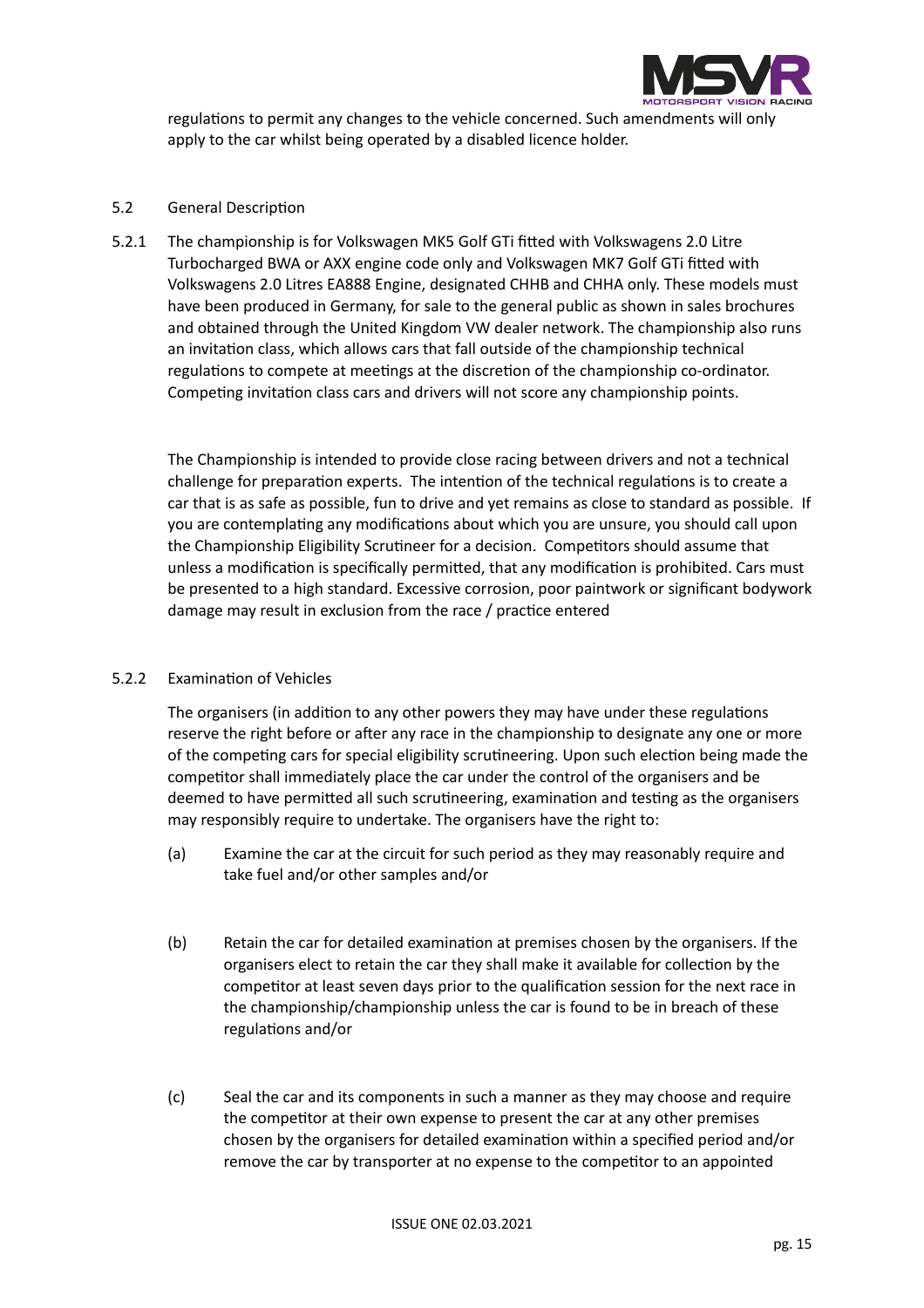

location. The competitor will be advised in writing of the time, date and location of the subsequent testing or eligibility examination.

The overseen stripping of the engine or any required component will be undertaken by the competitor and/or mechanic/technician nominated by the competitor.

The organisers reserve the right to re-inspect vehicles at any time during the course of the season.

Competitors will be personally and solely responsible for ensuring that their cars comply with their registration details and with these regulations for each event at which they are entered. Failure to comply in either respect will be a breach of these regulations. Queries concerning eligibility should be referred in writing to the championship co-ordinator or championship eligibility scrutineer, at least seven days prior to an event entered, to permit a ruling in advance of any meeting at which it is intended to compete.

#### 5.3 Safety Requirements

- 5.3.1 All Motorsport UK Regulation Section K, Section J and Section Q Safety Criteria apply as relevant and the following:
	- i) A suitable FIA approved competition seat designed for use with a six-point harness and with appropriate mountings must be fitted according to Motorsport UK Regulation [K 2.2]. It is strongly recommended to fit a seat which includes lateral head restraints and is compatible with an FIA approved HR Device.
	- ii) A suitable harness of six-point design and carrying an FIA approved label must be fitted in accordance with Motorsport UK Regulation [K2.1.4]
	- iii) It is mandatory to incorporate the use of an approved FHR device in accordance with Motorsport UK Regulation Q12.1.1(e). of the FIA approved HR Device fitted in accordance with FIA Regulations.
	- iv) A plumbed-in fire extinguisher with a minimum capacity of 2.25 litres is required in accordance with Motorsport UK Regulation [K 3.2]
- 5.3.2 A roll cage as defined by Section K must be fitted and the following;
	- i) Door bars must be fitted in accordance with Motorsport UK Regulation [K 1.3.5]
	- ii) Optional reinforcement members may be fitted in accordance with Motorsport UK Regulation [K 1.3.5]
	- iii) Protective padding must be fitted in accordance with Motorsport UK Regulation [K 1.3.6] and [K 1.6.6].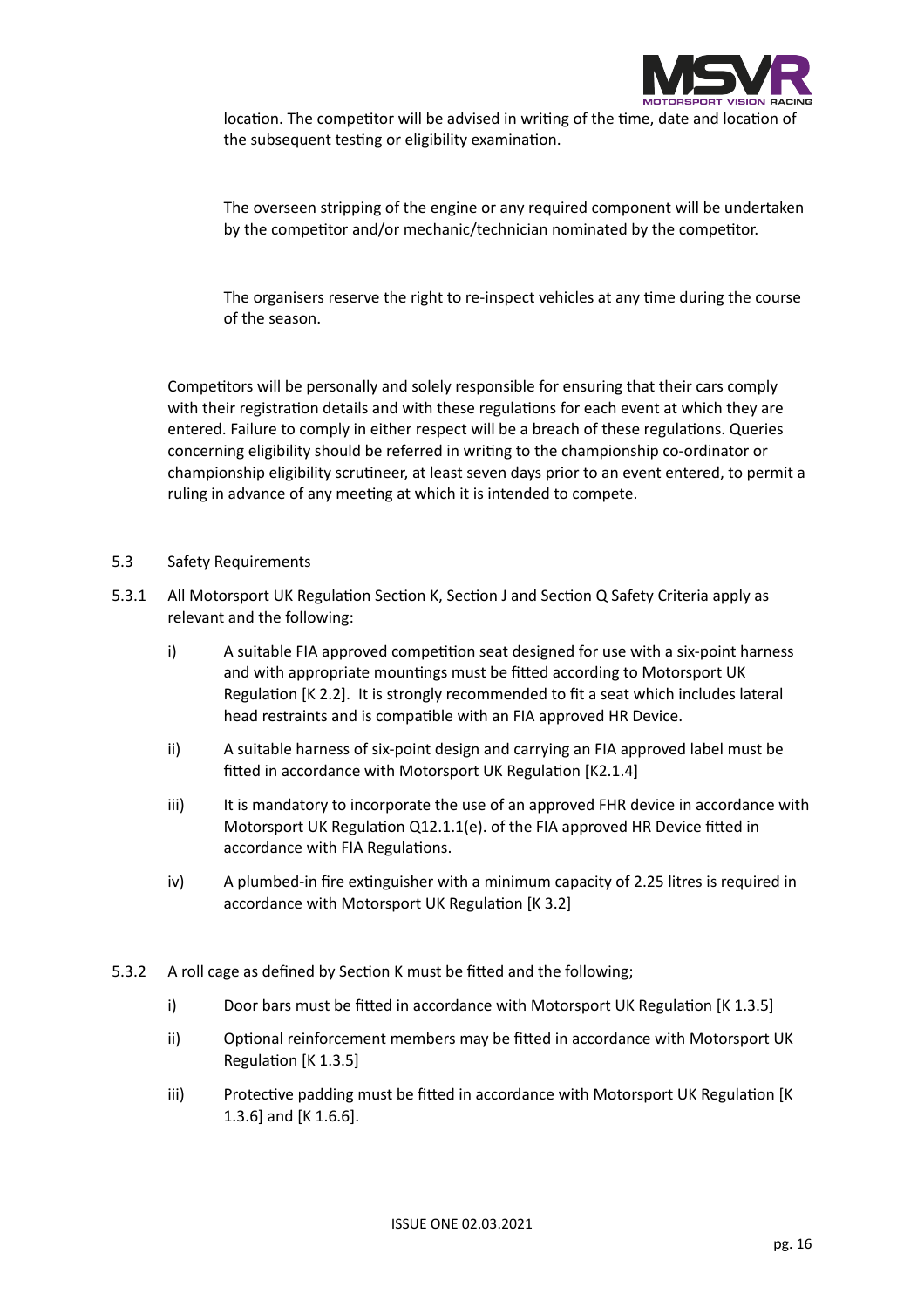

iv) The roll cage for MK5 cars must be CDS six-point attachment to the body and can be either bolt in or weld in. Mk7 cars roll cages are free, providing they meet the minimum motorsport UK specifications.

# 5.4 MK5 GENERAL TECHNICAL REQUIREMENTS AND EXCEPTIONS

# 5.4.1

There must be towing eyes with minimum internal diameter of 60mm securely fixed to the main structure of the vehicle, front and rear, within the confines of the body to enable the vehicle to be moved in accordance with Motorsport UK Regulation [Q 13.1.3]. In respect of the front towing eye, this may not protrude beyond the vertical plane of the front bumper by more than 10mm. For the avoidance of doubt this precludes the use of the standard towing eye in its standard location, competitors must find an alternative.

It is strongly recommended that all Race Cars must, wherever possible, be equipped with two front and two rear towing eyes positioned equally either side of the longitudinal centre line. They should be clearly visible, marked with an arrow and the word "tow" and the wire painted in yellow, red or orange to contrast with the vehicle colour scheme.

The towing eyes should be made of at least 6mm diameter steel wire rope with a 6x19 wire core, each of which should have a breaking-strain of at least 2 tons. Each towing eye must allow the passage of a cylinder with a diameter of 60 mm, situated 25mm forward of the adjacent bodywork - 100 mm above and below this hole must retain clearance to enable the recovery crews to attach straps and shackles.

The towing eye, each of which, must be fixed to a structural part of the chassis with a minimum of M12 fixings, the inner part must be flexible in order for the towing eye to be retracted inside the bodywork profile. A "pull-cord" must be attached to the towing eye to enable the marshals to access the wire loop. The end attached to the chassis may be either 'thimble' or 'open-loop' style.

Each complete towing eye must be certified as meeting this load requirement.

Webbing towing eyes are not permitted.

The intention is to allow an angled pull away in the event in the event of a crumpled or obscured vehicle corner e.g. +/- 45 degrees from straight ahead.

Examples of steel wire towing eyes that can be bolted to the chassis:

# 5.4.2

In order to allow the Eligibility Scrutineer to affix seals, every installed engine must have 1.6mm holes drilled in at least two adjacent sump bolts and two adjacent rocker/cam cover bolts.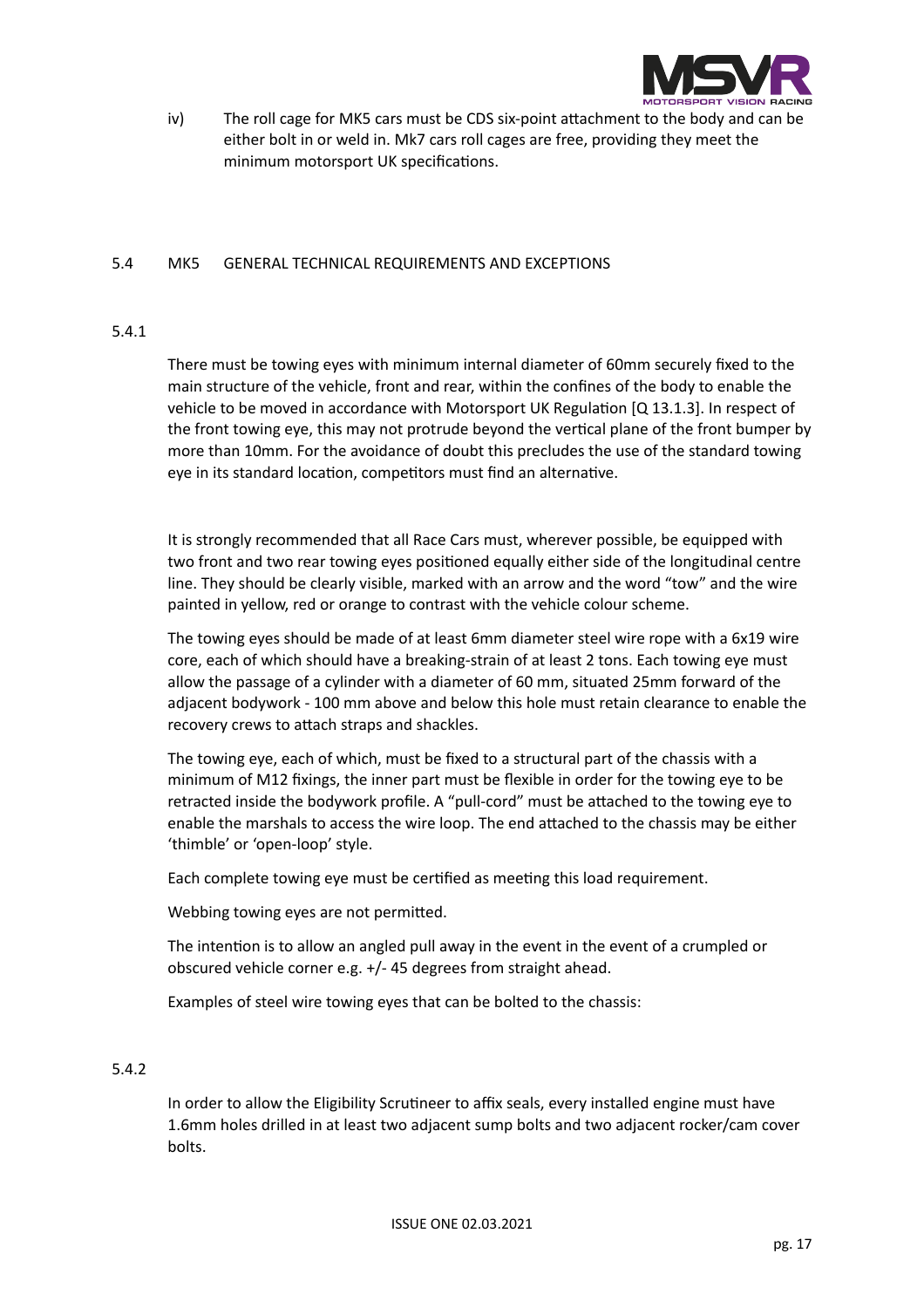

- 5.4.3 Engines may be sealed from the cars first event. Thereafter the seals must be in place at all times. If a seal needs to be removed for any reason, the seal may only be removed in the presence of the Eligibility Scrutineer.
- 5.4.4 The organisers reserve the right to power test vehicles using a portable rolling road at any of the scheduled events. The results of these portable rolling road tests will not be used to determine if engine power output complies with these technical regulations, but may be used to indicate whether further testing/examination of the car is necessary.
- 5.4.5 Pattern parts meeting original manufacturer's specification are permitted.
- 5.4.6 All cars must have an internally fitted Brake Light that is hard wired and operational when the ignition is live. It must be located in a position on the lower part of the N/S dashboard or glovebox area of the car so that it is visible and in shot of the in- car camera system.

To facilitate technical scrutineering, after qualifying sessions and races, Cars may be plugged into a control laptop, to check ECU settings. All competing cars must have the OBD port free and available for checks at any time over the race weekend.

Pattern parts meeting original manufacturer's specification are permitted.

# Chassis

The construction type, designs and material must remain as standard. Lightening or reducing the chassis strength is prohibited. Additional strengthening of the chassis is prohibited (e.g. seam welding). The chassis as produced by the manufacturer with the original material must be retained in all aspects in respect of material, thickness and contour. For the benefit of doubt, chassis is defined here to include the body shell, all internal cross members and bracketry, wings, doors, bonnet, bootlid, roof and panels.

# Bodywork

Motorsport UK Regulations [J 5.2] and [Q 13] apply.

# Modifications permitted but not mandated

- i) All sound proofing and heat shielding material may be removed
- ii) Mechanically operated items may replace electrically operated items. It is not permitted to replace an electrically operated part with a nonstandard alternative mechanical part or mechanism. All mechanical parts must be fully functioning.
- iii) Sunroof mechanisms can be removed entirely. If the sunroof panel is removed it must be replaced with a steel sheet at least the same material and thickness as the roof skin. Motorsport UK Regulation [Q 13.10.6] applies.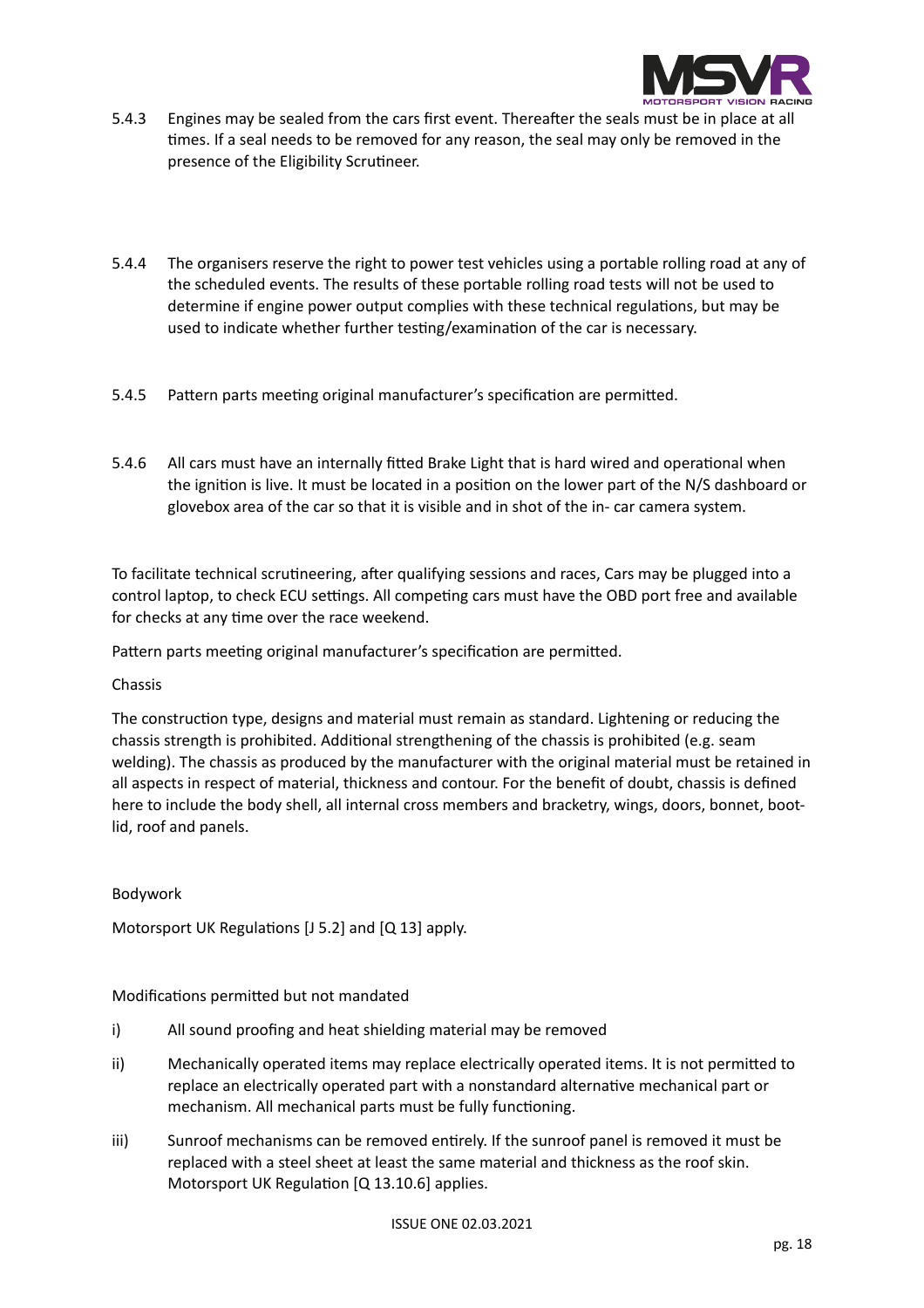

- iv) A strut brace between the front strut towers may be fitted.
- v) A strut brace between the rear strut towers may be fitted.
- vi) Items originally fitted as optional extras to the vehicle may be removed. This includes, cruise control, air conditioning, power steering, headlamp wash/wipe, front fog lights and in-cabin headlamp height adjuster
- vii) Door cards may be removed. If removed, they must be replaced with an alternative panel that protects the driver from sharp edges and the intrusion of metal structures in the event of a side impact.
- viii) If the car is road legal and driven to the circuit, the vehicle registration plates must be removed for qualifying and races.
- ix) Headlamps may be covered with protective tape provided they are not coloured red.
- x) The bonnet catch mechanism may be replaced as per Motorsport UK Regulation [Q 13.2.6]. The bonnet must be secured by surface mounted bonnet pins.
- xi) 5-door models may remove the window mechanisms from the rear passenger doors', providing the glass is secured safely and may remove the rear door locks providing the rear doors are secured safely.
- xii) The wheel arch liners may be removed and the inner lip of the wheel arch may be "rolled" to prevent fouling the tyre but no material may be removed
- xiii) The Edition 30 lower front and lower rear bumper valances are permitted for MK5 cars. MK7 cars may only run GTI trim available to the MK7 GTI or Performance Pack GTI cars. It is not permitted to use any revised TCR,Clubsport or Clubsport S front and rear bumpers, diffusers, tailgate spoilers or side skirts.

# Interior

- i) All passenger seating must be removed. The driver's seat must be replaced as per Championship Regulation [5.3.1.i]. The front passenger seat may be replaced with a competition seat, fitted as per Motorsport UK Regulation [K 2.2].
- ii) Any interior trim including dashboard trim, carpeting and sound proofing may be removed.
- iii) Window winding mechanisms, boot and door locks and catches must remain in place for 3 door models. 5 door models may remove the window mechanisms and door locks providing that the window glass and door is securely fastened.

# Modifications prohibited

- i) Silhouette must remain as standard. All spoilers, dams, splitters, aerofoils and diffusers are prohibited other than that mentioned in Championship Regulation [5.6.1.xii].
- ii) All window glass must be retained as originally fitted. If nets are used to cover open side windows then the glass must still be retained.
- iii) Material, thickness and profile of external body panels may not be changed.
- iv) Plan must be as standard with no extensions to wheel arches permitted.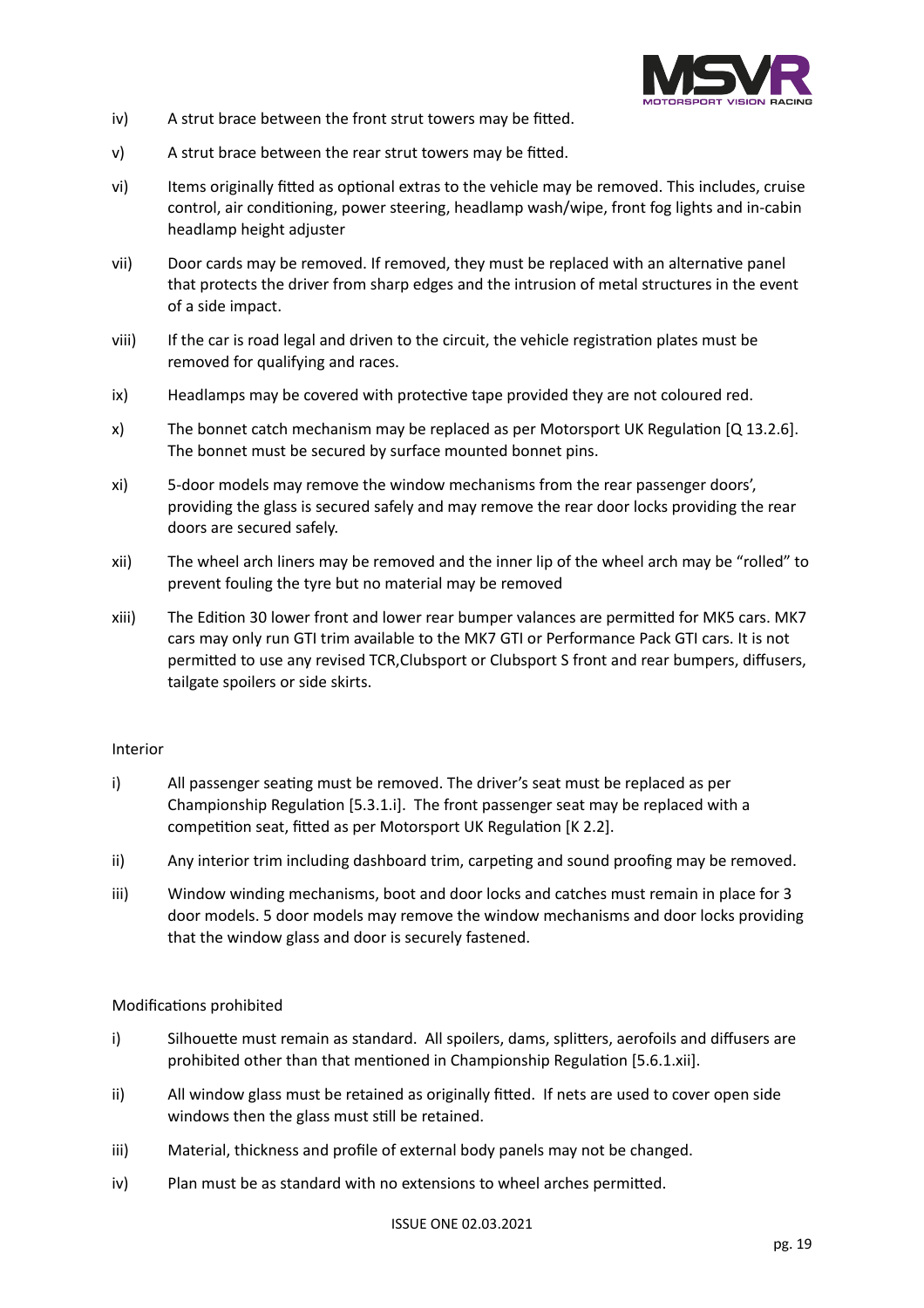

- v) Wheel arches may not be modified to increase wheel clearance.
- vi) The use of any undertrays, diffusers or any other aerodynamic device fitted to the underside of the vehicle, other than those fitted as standard, is prohibited.

# Engine

# Motorsport UK Regulations [J 5.4] applies

- i) Only the four-cylinder 2.0 Litre turbocharged engine (designated BWA and AXX) are eligible for the MK5 and 2.0 litre turbocharged engine (designated CHHB and CHHA) are eligible for the MK7. No other engine codes are permitted.
- i) Cleaning and decoking of the cylinder head is permitted but polishing, deburring, machining or any other modifications are prohibited so that the original surface finish shall remain untouched.
- iii) The cylinder head may be skimmed.
- iv) The crank journals may be machined, to solely permit the fitting of proprietary oversize bearings.
- v) The MK5 AXX/BWA engines cylinder bores, may be bored out to allow an oversized piston to a maximum of 1mm. Aftermarket pistons are allowed to a maximum of 83.5mm, however must not be lower in compression ratio than 10:3:1 or higher than 10:5:1. Design, weight and compression ratio must be as per original Volkswagen piston(s) installed in the BWA and AXX TFSI engines for the MK5 Golf GTI. The MK7 engines must remain as standard. No modifications are permitted in any form, all internals must be as per Volkswagen MK7 GTi engine codes CHHB and CHHA specification, as they left the factory.
- vi) Only the standard Turbo is permitted:
	- MK5 GTi (Designated KO3) Only
	- MK7 GTi (Designated IHIIS20) Only

Modifications to turbos are not permitted in any way.

- vii) Balancing of the reciprocating parts is allowed. This is restricted to a maximum of 3 pistons / connecting rods.
- viii) The Flywheel, Clutch and associated parts must remain as standard. Lightning of flywheel or clutch assembly is prohibited.
- ix) Only the standard camshafts as fitted to the MK5 (AXX/BWA) and MK7 (CHHB/CHHA) are permitted. No modifications, or re-profiling of standard camshafts is permitted.
- x) Only the Standard Inlet Manifold and Injectors as fitted to Engine Codes MK5 (BWA/AXX) and MK7 (CHHB/CHHA) are permitted.
- xi) Engine cooling system radiators are Free, however can only be fitted in their original location and are solely for the purpose of reducing cooling system temperature.
- xii) Coolant hose material is free and hoses may be modified to accommodate an additional temperature sender.
- xiii) Only the standard MK5 (BWA/AXX) and MK7 (CHHB/CHHA) intercooler is permitted.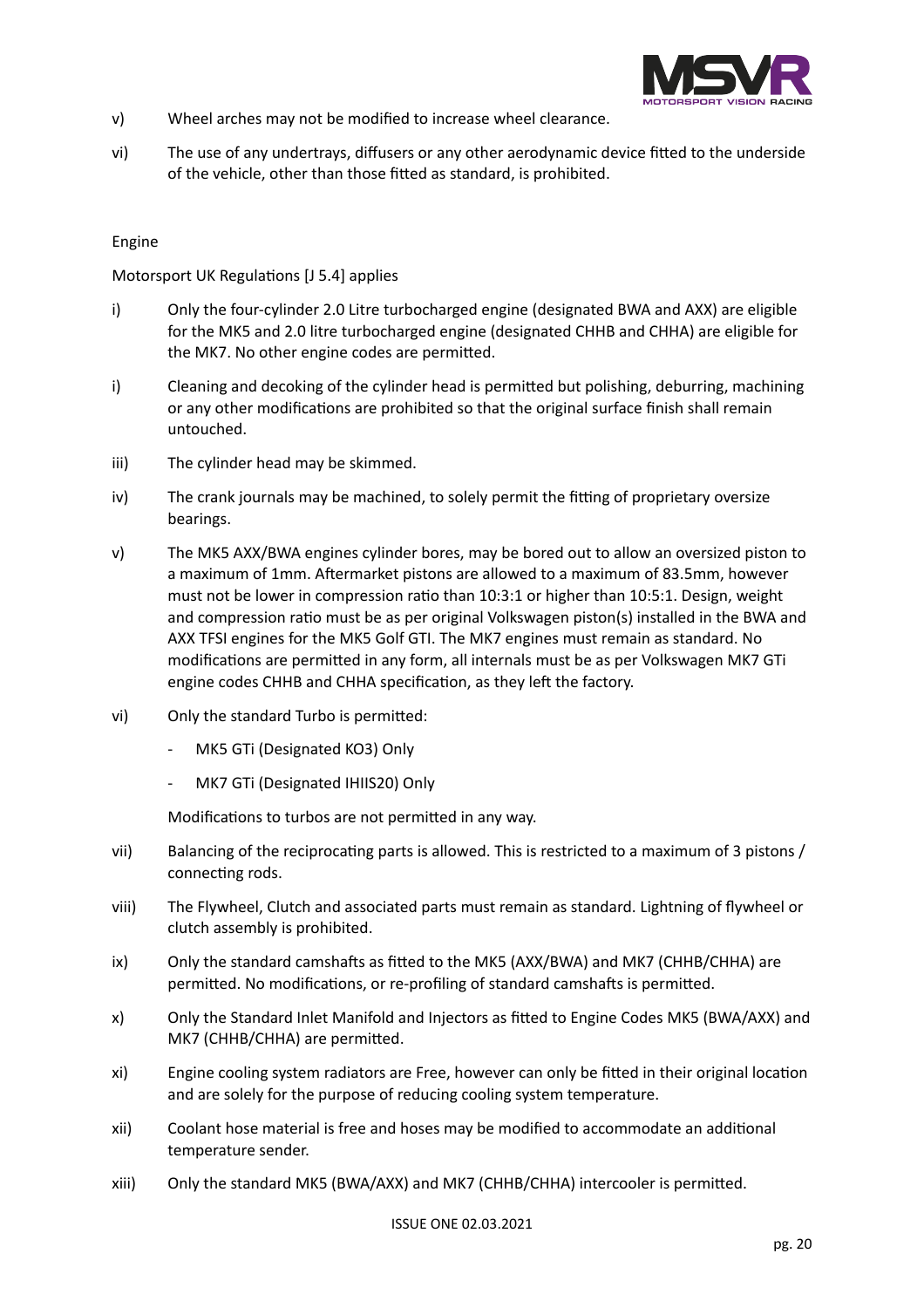

- xiv) A larger oil cooling system consisting of oil radiator, oil filter head and associated pipework may be fitted solely for the purpose of reducing engine oil temperature and oil Catch tanks are permitted.
- xv) The standard sump may have baffles, a baffle plate, crank scraper or windage tray fitted to prevent oil starvation. No other sump modifications are permitted.
- xvi) The air filter is free but must be of OEM design and size and fitted in the original location. The standard air box/engine cover must remain as standard and cannot be modified in any way. It is not permitted to run ducting from the bumper to air box to act as a cold air feed. The standard air intake section that connects to the front panel, must be used, no other substitute is permitted.
- xvii) All cars must retain the original ECU,without any additional form of electronic engine management. Engine mapping is free for MK5 cars and power is be capped at 260BHP. MK7 cars may only run the Volkswagen performance pack map and power is capped to 242BHP. All Cars will subject to random live data streams, checking all ECU data during any session. ECU data may also be read manually by the championship coordinator at any time. Power figures must be submitted to the championship co-ordinator by February 28th 2021. Random rolling road checks may be carried at any 2021 race meeting using a mobile rolling road.
- xviii) Exhaust is free from the Turbo back including, downpipe, cat and back box and is compatible to Motorsport UK noise regulation J 5.17.

# Suspension

Motorsport UK Regulations [J 5.5] applies

Modifications permitted but not mandated

- i) The front suspension top mount can be substituted with an Adjustable item.
- ii) Spring rates and dampers are free subject to Championship Regulation [5.8.2]. Dampers can be height, bump and rebound adjustable but can only be adjusted mechanically (two way adjustable ONLY). The damper centreline must run concentrically in the same plane as standard, Inverted Dampers are permitted, Springs must be made of steel and be fitted in the same location, or as part of a coil over design, where the spring and number as standard although it is permitted to fit helper springs to each damper.
- iii) All bushes must be of standard dimensions but may be substituted for polyurethane items of the same design and size. Suspension locating points to bushes must be as production specification. MK5 Antiroll bars can be standard or can be replaced with SuperPro RC0005FZ-24 (Front) and RC0005RZ-22 (Rear). MK5 Front Wishbones can be replaced with SuperPro Alloy Control Arm Kits ALOY0001-95K. MK5 Ball Joints can be replaced with SuperPro Roll Centre Adjusting Ball Joint TRC0003. For Mk7 Cars, front wishbones can be replaced with SuperPro ALOY0018K, Front Anti Roll Bars can be replaced with SuperPro RC0033FZ-24, rear Anti Roll bars can be replaced with RC0033RZ-22, Front Drop Links can be replaced with SuperPro TRC4300 and Rear Drop Links can be replaced with TRC4301.
- iv) Front Camber can be changed to a maximum of -3.5 Degrees.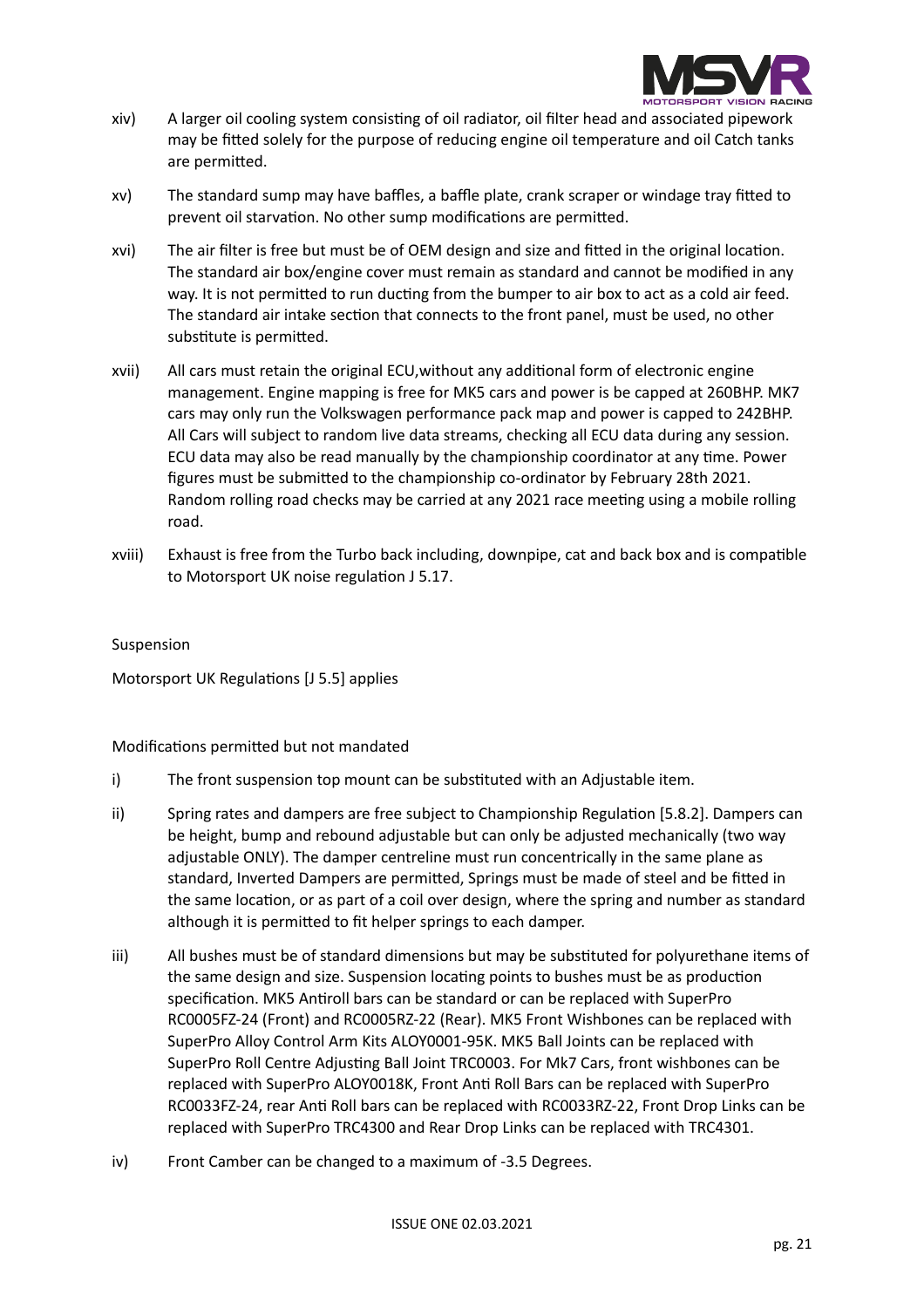

- v) Rear Camber can be adjusted to a maximum of 2.5 Degrees.
- vi) Ground clearance as measured from the lowest point of the car, including the exhaust system shall be no less than 75mm whilst meeting minimum weight requirements as per 5.14i with the driver seated in the normal driving position.

#### Modifications prohibited

- i) No changes to suspension pick up points are permitted.
- ii) Rod ends or other spherical bearings are not permitted
- iii) It is not permitted to have dampers that contain mechanisms to alter damping at different speeds (3 way or more). Remote reservoirs on dampers are prohibited.
- iv) Front and Rear hubs must be the original Hubs as fitted to the 2004-2009 MK5 Golf GTI and 2013-2019 MK7 Golf GTi, in standard GTi form. Part numbers for the MK5 front and rear hubs are:

 MK5 Front - (Left) 1K0 407 255 AA (Right) 1K0 407 256 AA MK5 Rear - (Left) 1K0 505 435 AB (Right) 1K0 505 436 AB

Part numbers for the MK7 front and rear hubs are:

MK7 Front – (Left) 5Q0 407 253 A (Right) 5Q0 407 254 A MK7 Rear – (Left) 5Q0 505 435 F (Right) Right 5Q0 505 436 F

Part numbers for the above permitted hubs must be visible in their entirety.

- v) Wheelbase and track must be standard subject to differences created by alterations allowed in Championship Regulation [5.8.1].
- vi) All suspension components will be of the same design and made of the same material as that on the standard vehicle save as per Championship Regulations [5.8.1.ii], [5.8.1.iii] and [5.8.1.iv]. Specifically aluminium components may not be replaced by steel components (or visa versa) and no component may be replaced by any composite material or alloys that include any element of Titanium or Magnesium.
- vii) No alterations to suspension geometry are permitted, other than that available on the standard car and as per Championship Regulations [5.8.1.i], [5.8.1.ii], [5.8.1.iii] and [5.8.1.iv].

# Transmissions

Motorsport UK Regulations [J 5.11] applies

- i) Only gearbox/differential unit designated "JLW,GVT or HRW" are permitted, the JLW & GVT denotes manual, HRW denotes DSG can be fitted to MK5 cars. Only gearbox/differential unit designated:PDT,PFL,PFN,PGT,PNN,SQZ,SRB,PNP,PNS,SQV,SQN,MTF,PPN,PUL,PZQ,QMQ,QSJ,R VS,SEW,PER,RHN,PPT,PUS,QML,QSQ,RVW,SGC,SEW.MK7 gearboxes may run the VAQ locking diff.
- ii) Gear ratios must be as supplied with the gearbox in production form as per the above gearbox codes.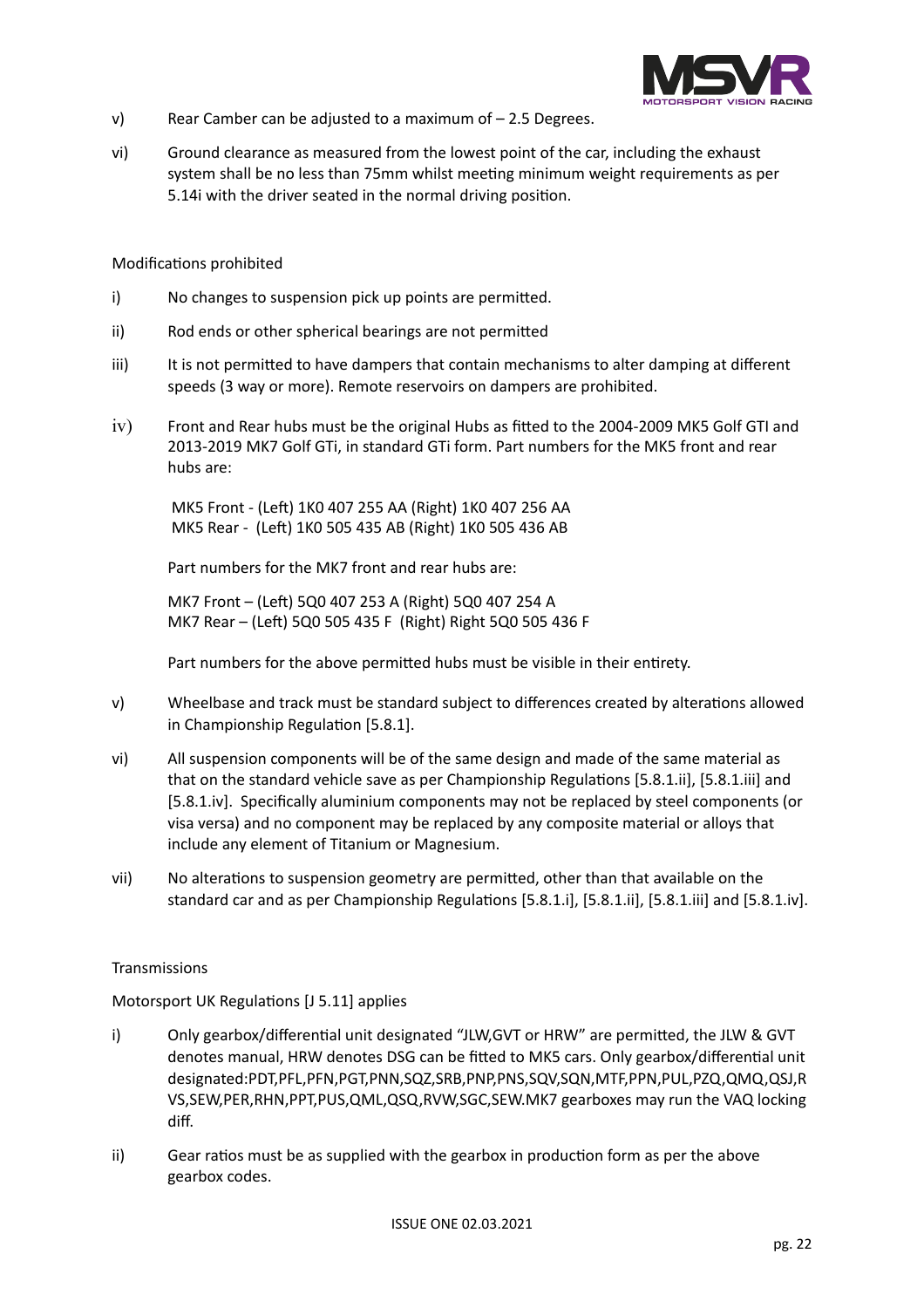

- iii) Gearbox mounting and location points must be retained and used as intended by the manufacturer.
- iv) The Standard Differential or Quiafe Auto Torque Bias Differential can be fitted to MK5 cars. LSD options are free for MK7 cars including Volkswagen VAQ Performance Pack differential.
- v) Gear Selection Cables are free.

# Electrics

Motorsport UK Regulations [J 5.14] applies and the following

- i) The standard heater/demisting mechanism may be removed.
- ii) The battery size and type is free but must be capable of starting the car unassisted. Battery location is free.
- iii) The standard battery clamp is inadequate and an alternative or additional battery clamp should be used.
- iv) The alternator must remain in its standard configuration and be operational at all times while the engine is running.
- v) No device may be added to provide any form of traction control, launch control or fullthrottle gearshifts on manual cars. MK5 & MK7 DSG equipped cars may remap the DSG ECU for a faster shift and unobtrusive start.
- vi) Electrical switches can only operate the function for which they were originally fitted into the car, and for no other purpose, with the exception of the key-operated starter switch which may be replaced by a starter button.
- vii) Exterior lighting must remain standard.
- viii) An LED rear rain / fog light to EU or FIA regulation must be fitted within 100mm of rear window centre line between the top and bottom of the glass. Motorsport UK Regulation [K 5] applies. Integral fog lights must be rendered inoperative.

No modification to any electrical system, other than re-routing wiring and removing redundant wiring, is permitted with the exception of in car entertainment systems, including speakers, amplifiers, aerials and head/satnav units, central locking and associated wiring and the rear wash wipe system which may be removed. As per Bodywork above, electric mechanisms may be substituted by mechanical. Sunroof mechanisms can be removed. Controls may be repositioned where allowable trim modifications require it (e.g. electric window switches, light switches).

The following redundant electrical items and associated wiring may be removed:

- i) Radio, CD, Multimedia, Satellite Navigation Systems and Alarm/ Immobiliser Systems
- ii) Interior courtesy lamps
- iii) Boot illumination
- iv) Glove box illumination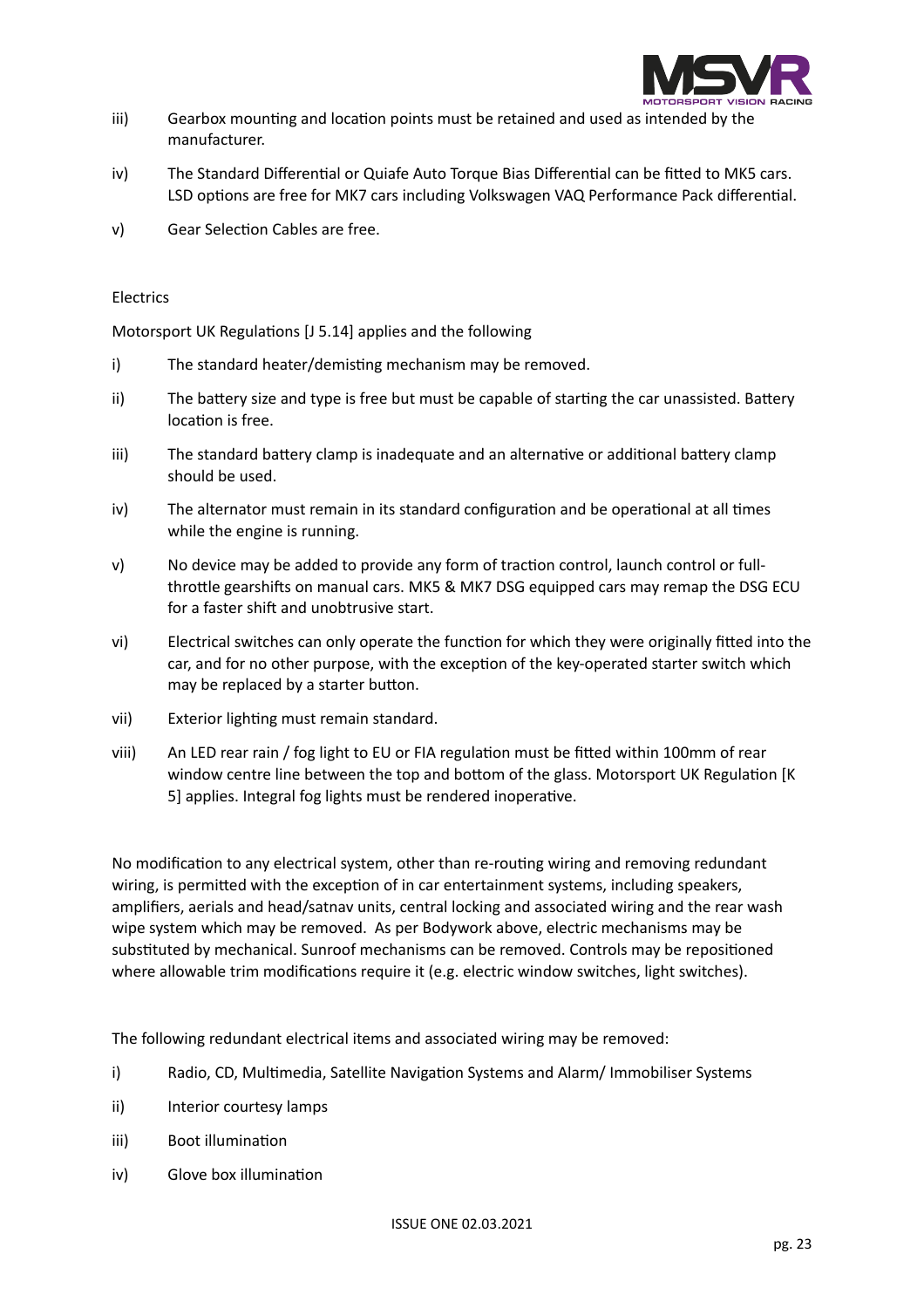

- v) Electric mirror control switch, providing mirror adjustment is still available.
- vi) Front fog lamps and switchgear.

# Brakes

The braking system shall remain as standard for MK5 GTi, with the exception of allowing R32 Front Brake Callipers and 345mm Discs for the front. The Mk7 GTi may replace the standard front brakes with RS3 callipers Part Number *LH 5F0 073 910* & *RH 5F0 073 910A* and 370mm x 32mm Discs.

- i) Anti-lock braking systems (ABS) may be removed.
- ii) Brake pad material is free.
- iii) MK5 Discs are free but must be one-piece construction, steel and of original model diameter, which are up to 345MM front and 286MM .MK7 Discs are free providing they 370mm x 32mm in dimension.
- iv) Brake Ducting is allowed
- v) An adjustable Brake Bias valve may be fitted.
- vi) Flexible brake lines may be replaced with aftermarket braided hoses.

# Wheels/Steering

As per Motorsport UK regulations [J5.7 and J 5.8] and the following;

i) The steering system including rack, tie rods, steering arms, and column shall remain as standard. Power Assisted steering may be re-programmed/removed and/or hard wired to bypass the CANBUS.

ii) Steering wheel height may be adjusted by modifying the steering column providing that any materials used are of adequate strength. It is strongly recommended that fasteners are regularly checked for security and tightness. Adustable Steering columns as fitted to standard cars are permitted.

iii) The steering wheel is free within Motorsport UK regulations. Cars Fitted with DSG gearboxes may have paddle shifts fitted to Steering wheels.

iv) For MK5 cars only single piece aluminium alloy road wheels are permitted of 17" diameter, maximum width 7.5J, PCD 5X112 offset between ET32-ET35.. For Mk7 Cars only single piece aluminium wheels are permitted of 18" diameter maximum width 8.5J PCD 5X112 with an offset of ET45. Tyres should not foul the body or chassis when the steering is turned under both static and dynamic suspension load.

v) Wheel spacers are permitted provided that they achieve the same vehicle track as permitted by Championship Regulation [5.12.iv]. Competitors should ensure that wheel bolts are of sufficient length to adequately secure each wheel.

vi) Wheel hubs may be fitted with studs to accept wheel nuts.

Tyres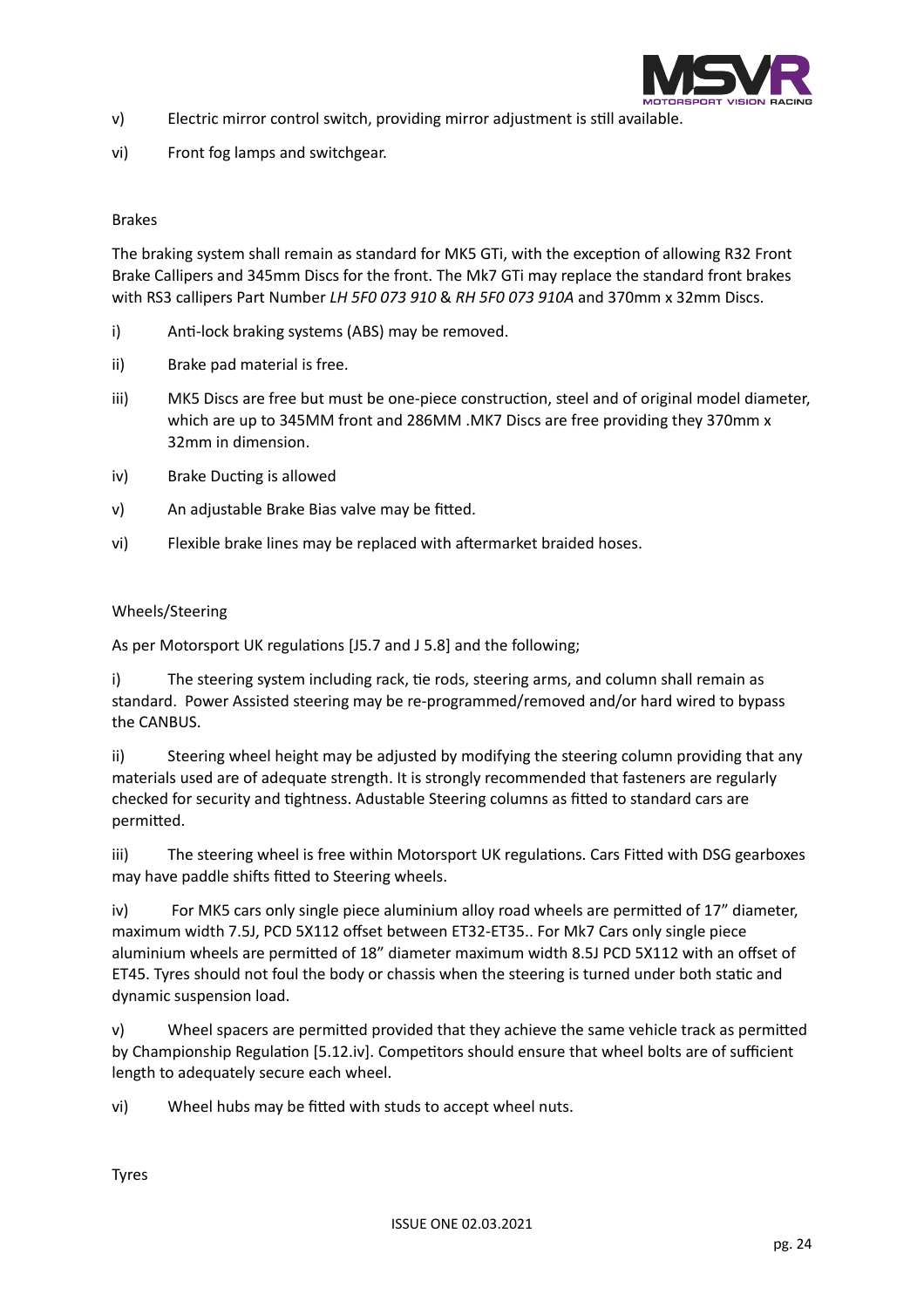

The control tyres for the Championship are "Toyo Proxes R888 or Toyo Proxes R888R " in 225/45/17 size only for MK5 cars and 235/40/18 size only for MK7 cars. Tyres must bear the compound mark GG, moulded into the sidewall. All other compounds are prohibited and tyres may be tested with a durometer. It is prohibited to alter the tread pattern of the tyres by cutting.

Tyres can only be purchased from the Production GTI Authorised Supplier:

Mike Stokes Motorsport

1053WimborneRoad,

Bournemouth,

Dorset

BH9 2BY

http://www.mikestokes.net/

# Weights

Weights are defined as the whole car, including fluids and consumables and the driver in full racing kit.

The following are the minimum weights required for each class to achieve at the end of each qualification session and each race.

VW Golf GTI MK5 Manual & DSG – 1299KG

VW Golf GTI MK7 Manual & DSG - 1299KG

Cars may carry ballast, as per J5.15, in order to achieve the minimum weights. Minimum weights may be changed at any time to equalise any performance advantage or disadvantage between Manual and DSG gearbox choices.

# Fuel Tank/Fuel

As per Motorsport UK Regulation [Q 19.10] where appropriate. The design and location of the fuel tank shall be as manufacturer's specification.

- i) Fuel Tank type standard
- ii) Location standard
- iii) Fuel Only pump fuel as defined in Motorsport UK General Regulations Nomenclature and Definitions (see Pump Fuel)] may be used
- iv) The standard fuel pumps must be retained as fitted to both BWA and AXX for the MK5 GTi and MK7 GTi CHHA CHHB engine codes, as fitted when the car was manufactured. Modifications to either the tank or high pressure fuel pump on the cylinder head are not permitted.
- v) No swirl tanks or other means of fuel baffling is permitted.